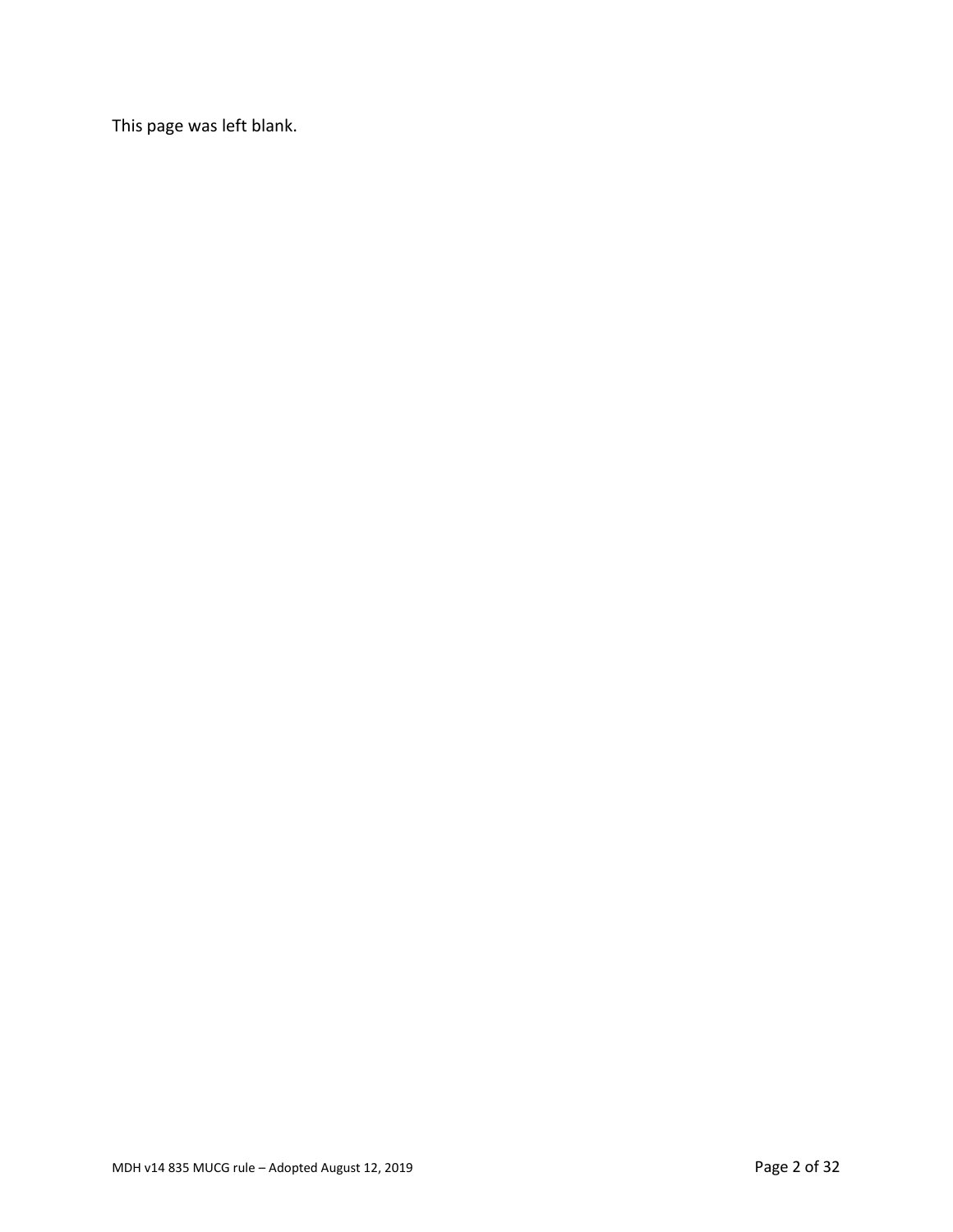# **Contents**

| 1.1.                                                                               |                                                                                     |                                                                                                  |  |  |  |  |
|------------------------------------------------------------------------------------|-------------------------------------------------------------------------------------|--------------------------------------------------------------------------------------------------|--|--|--|--|
| 1.2.                                                                               |                                                                                     |                                                                                                  |  |  |  |  |
| 1.3.                                                                               |                                                                                     |                                                                                                  |  |  |  |  |
| 1.4.                                                                               |                                                                                     |                                                                                                  |  |  |  |  |
|                                                                                    |                                                                                     |                                                                                                  |  |  |  |  |
| 1.5.                                                                               |                                                                                     | BEST PRACTICES FOR THE IMPLEMENTATION OF ELECTRONIC HEALTHCARE TRANSACTIONS  6                   |  |  |  |  |
| 1.6.                                                                               |                                                                                     |                                                                                                  |  |  |  |  |
|                                                                                    |                                                                                     | 2. TRANSACTION SPECIFIC INSTRUCTIONS AND INFORMATION TO BE USED                                  |  |  |  |  |
|                                                                                    |                                                                                     |                                                                                                  |  |  |  |  |
|                                                                                    |                                                                                     |                                                                                                  |  |  |  |  |
| 2.1.                                                                               |                                                                                     |                                                                                                  |  |  |  |  |
| 2.2.                                                                               |                                                                                     |                                                                                                  |  |  |  |  |
| 2.3.                                                                               |                                                                                     |                                                                                                  |  |  |  |  |
| 2.4.                                                                               |                                                                                     | TRANSACTION INFORMATION FOR SPECIFIC LOOPS, SEGMENTS, AND ELEMENTS  11                           |  |  |  |  |
|                                                                                    |                                                                                     |                                                                                                  |  |  |  |  |
|                                                                                    |                                                                                     |                                                                                                  |  |  |  |  |
|                                                                                    | APPENDIX A -- REQUIREMENTS AND INSTRUCTIONS FOR CARC, RARC, AND CAGC USE 15         |                                                                                                  |  |  |  |  |
|                                                                                    |                                                                                     | APPENDIX B -- WORKERS' COMPENSATION REPORTING OF REASON FOR A DENIAL OR REDUCTION OF PAYMENT. 17 |  |  |  |  |
|                                                                                    |                                                                                     |                                                                                                  |  |  |  |  |
| APPENDIX D -- PREPAID MEDICAL ASSISTANCE PROGRAM (PMAP) PROGRAM CODES FOR MEDICAID |                                                                                     |                                                                                                  |  |  |  |  |
|                                                                                    |                                                                                     |                                                                                                  |  |  |  |  |
|                                                                                    | APPENDIX E -- REPORTING ALL PATIENTS REFINED DIAGNOSIS RELATED GROUPS (APR-DRG)  29 |                                                                                                  |  |  |  |  |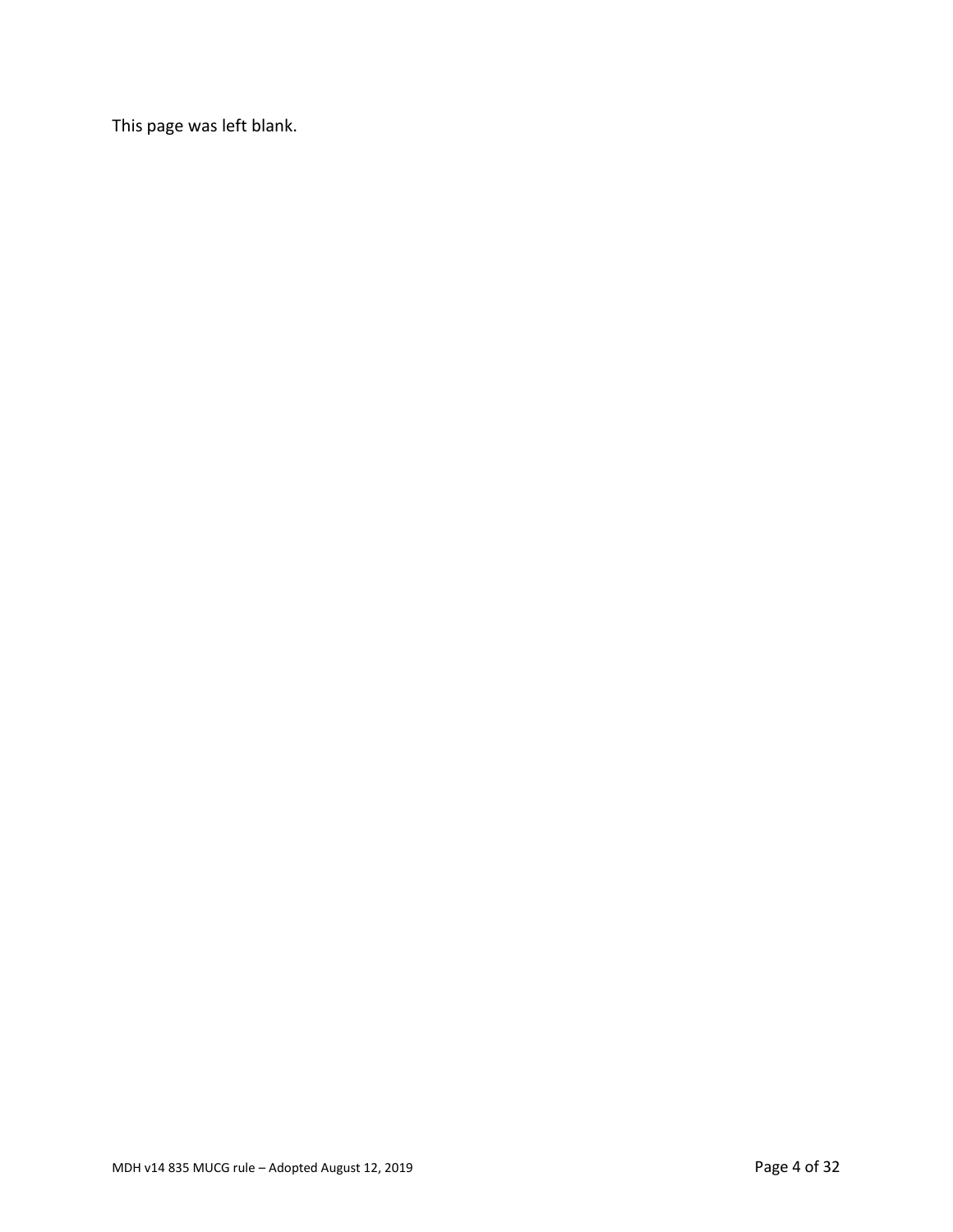# **Minnesota Department of Health (MDH) Rule**

# <span id="page-4-0"></span>**1. Overview**

This is version 14.0 of the Minnesota Uniform Companion Guide (MUCG) for the Implementation of the X12/005010X221A1 Health Care Claim Payment Advice (835). It was adopted into rule pursuant to [Minnesota Statutes, section 62J.61](https://www.revisor.mn.gov/statutes/cite/62J.61) on August 12, 2019, and supersedes all previous versions. This version 14.0 remains in force until superseded by a subsequent version that has been adopted into rule.

# <span id="page-4-1"></span>**1.1. How to obtain a copy of this document**

This document is available at no charge on the [Minnesota Uniform Companion Guides](https://www.health.state.mn.us/facilities/ehealth/auc/guides/index.html)  [webpage](https://www.health.state.mn.us/facilities/auc/guides/index.htm) (https://www.health.state.mn.us/facilities/ehealth/auc/guides/index.html).

# <span id="page-4-2"></span>**1.2. Applicable statutes and requirements**

[Minnesota Statutes, section 62J.536](https://www.revisor.mn.gov/statutes/cite/62J.536) (https://www.revisor.mn.gov/statutes/cite/62J.536) requires [health care providers](https://www.revisor.mn.gov/statutes/cite/62J.03) (https://www.revisor.mn.gov/statutes/cite/62J.03), [group](https://www.revisor.mn.gov/statutes/cite/62J.03) [purchasers](https://www.revisor.mn.gov/statutes/cite/62J.03) (payers) (https://www.revisor.mn.gov/statutes/cite/62J.03), and [clearinghouses](https://www.revisor.mn.gov/statutes/cite/62J.51) (https://www.revisor.mn.gov/statutes/cite/62J.51) to exchange certain health care business (administrative) transactions electronically. These exchanges must comply with the specifications of a single uniform "companion guide" adopted into rule by the Commissioner of Health in consultation with a large, voluntary external stakeholder advisory organization, the [Minnesota Administrative](https://www.health.state.mn.us/facilities/ehealth/auc/index.html) Uniformity Committee (AUC) (https://www.health.state.mn.us/facilities/ehealth/auc/index.html). The state's companion guide rules are promulgated and a[dopted pursuant to](https://www.revisor.mn.gov/statutes/cite/62J.61) Minnesota Statutes, section 62J.61

(https://www.revisor.mn.gov/statutes/cite/62J.61). Other state statutes also reference MS §62J.536.

#### *Note: Compliance with a companion guide rule adopted pursuant to MS §62J.536 does not mean that a health care claim will be paid, nor does it imply payment policies of payers, or the benefits that have been purchased by the employer or subscriber.*

<span id="page-4-3"></span>Additional information regarding Minnesota's requirements for the standard, electronic exchange of health care administrative transactions, including relevant rules, examples of entities that are subject to MS §62J.536, Frequently Asked Questions (FAQs) and other information, is available on the [MDH Administrative Simplification Act webpage](https://www.health.state.mn.us/facilities/ehealth/asa/index.html) (https://www.health.state.mn.us/facilities/ehealth/asa/index.html).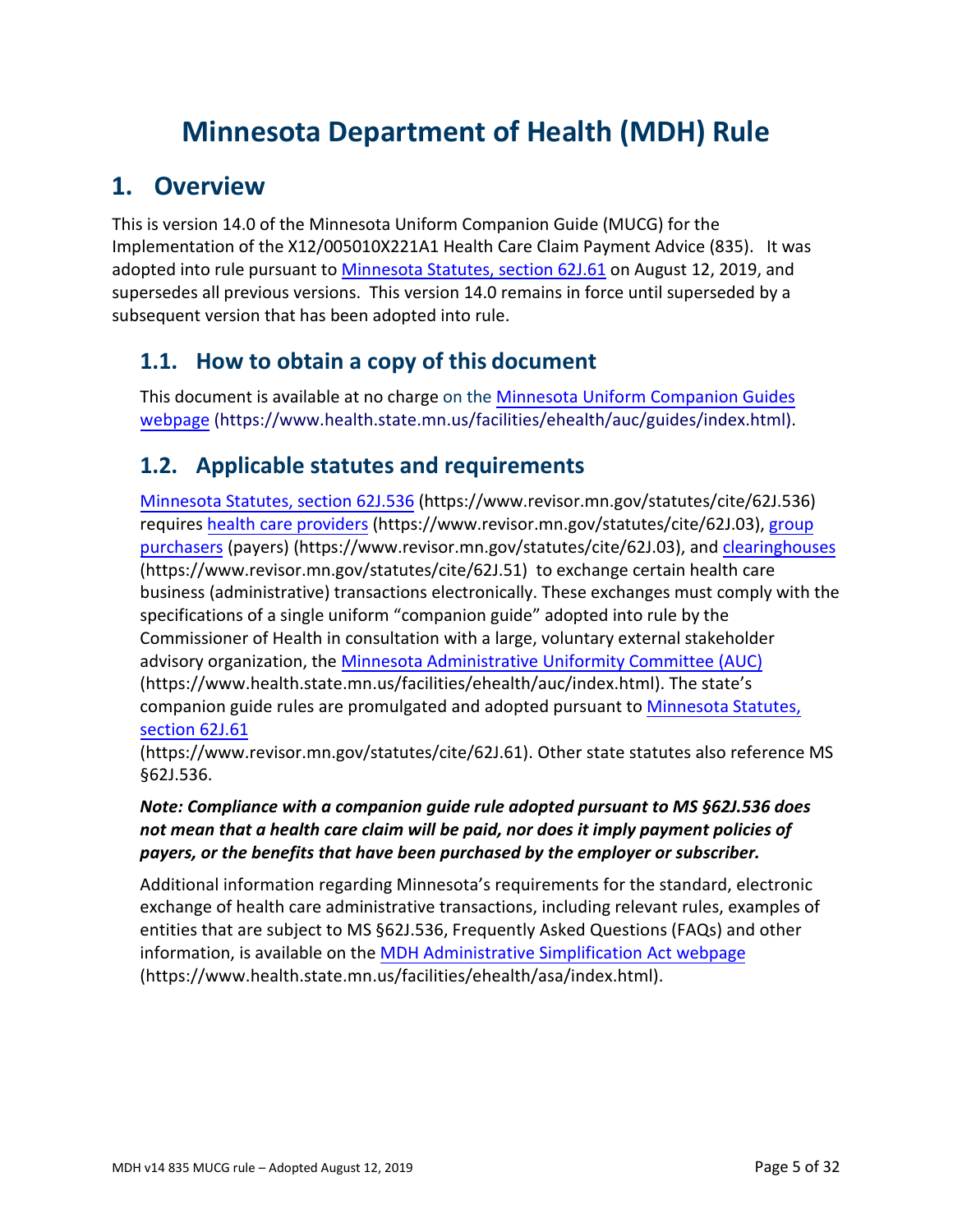# **1.3. This document:**

- **•** Describes the proposed data content and other transaction specific information to be used with the [X12/005010X221A1 Health Care Claim Payment Advice \(835\),](http://store.x12.org/store/healthcare-5010-consolidated-guides) hereinafter referred to as 005010X221A1, by entities subject to Minnesota Statutes, section62J.536;
- Supplements, but does not otherwise modify the 005010X221A1 in a manner that will make its implementation by users to be out of compliance.
- **Must be used in conjunction with all applicable Minnesota and federal regulations,** including 45 CFR Parts 160, 162, and 164 (HIPAA Administrative Simplification, including adopted federal operating rules) and related X12N and retail pharmacy specifications [\(X12](http://store.x12.org/store/healthcare-5010-consolidated-guides) and [NCPDP](https://www.ncpdp.org/Standards-Development/Standards-Information) implementation specifications);
- Must be appropriately incorporated by reference and/or the relevant transaction information must be displayed in any companion guides provided by entities subject to MS §62J.536. In particular, the applicable information in this document must be appropriately incorporated by reference and/or displayed in companion guides of entities subject to MS §62J.536, so as to also meet any applicable requirements of [CFR](https://gov.ecfr.io/cgi-bin/text-idx?SID=149a2a6bff8a75e52bd1851a43d3ab68&mc=true&node=pt45.1.162&rgn=div5&se45.1.162_11603) 45 § [162.1603.](https://gov.ecfr.io/cgi-bin/text-idx?SID=149a2a6bff8a75e52bd1851a43d3ab68&mc=true&node=pt45.1.162&rgn=div5&se45.1.162_11603)
- Was prepared by the [Minnesota Department of Health \(MDH\)](https://www.health.state.mn.us/) (https://www.health.state.mn.us) with the assistance of the Minnesota Administrative Uniformity Committee (AUC).

# <span id="page-5-0"></span>**1.4. Reference for this document**

The X12 reference for this document is the X12/005010X221A1 Health Care Claim Payment Advice (835) (Copyright © 2008, Data Interchange Standards Association on behalf of X12. Format © 2008, ASC X12. All Rights Reserved), hereinafter described below as 005010X221A1. A copy of the full 005010X221A1 can be obtained from the X12 [store](http://store.x12.org/store/)  (http://store.x12.org/store/).

[Placeholder: Express permission to use X12 copyrighted materials within this document has been granted.]

# <span id="page-5-1"></span>**1.5. Best practices for the implementation of electronic health care transactions**

The AUC develops and publicizes best practices for the implementation of health care administrative transactions and processes. While use of the best practices is not required per statute, their use is strongly encouraged to aid in meeting the state's health care administrative data exchange requirements, and to provide the greatest benefits of health care administrative simplification. Please visit the [AUC best practices webpage](https://www.health.state.mn.us/facilities/ehealth/auc/bestpractices/index.html) (https://www.health.state.mn.us/facilities/ehealth/auc/bestpractices/index.html) for more information about best practices for implementing electronic health care administrative transactions in Minnesota.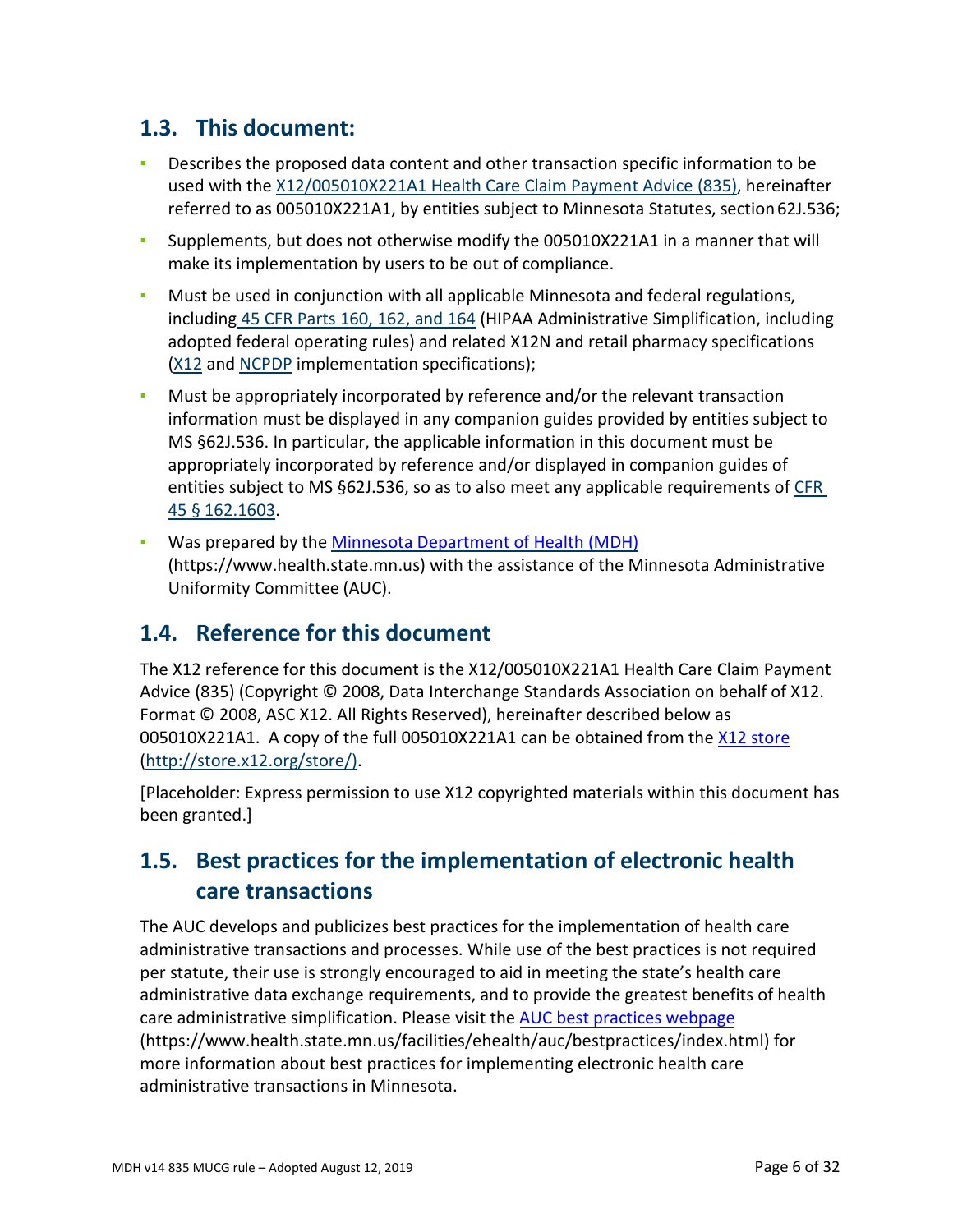# <span id="page-6-0"></span>**1.6. Contact for further information**

Minnesota Department of Health Division of Health Policy [Office of Health Information Technology](https://www.health.state.mn.us/facilities/ehealth/chipt/index.html) P.O. Box 64882 St. Paul, Minnesota 55164-0882 Phone: (651) 201-3570 Fax: (651) 201-3830 Email: health.ASAguides@state.mn.us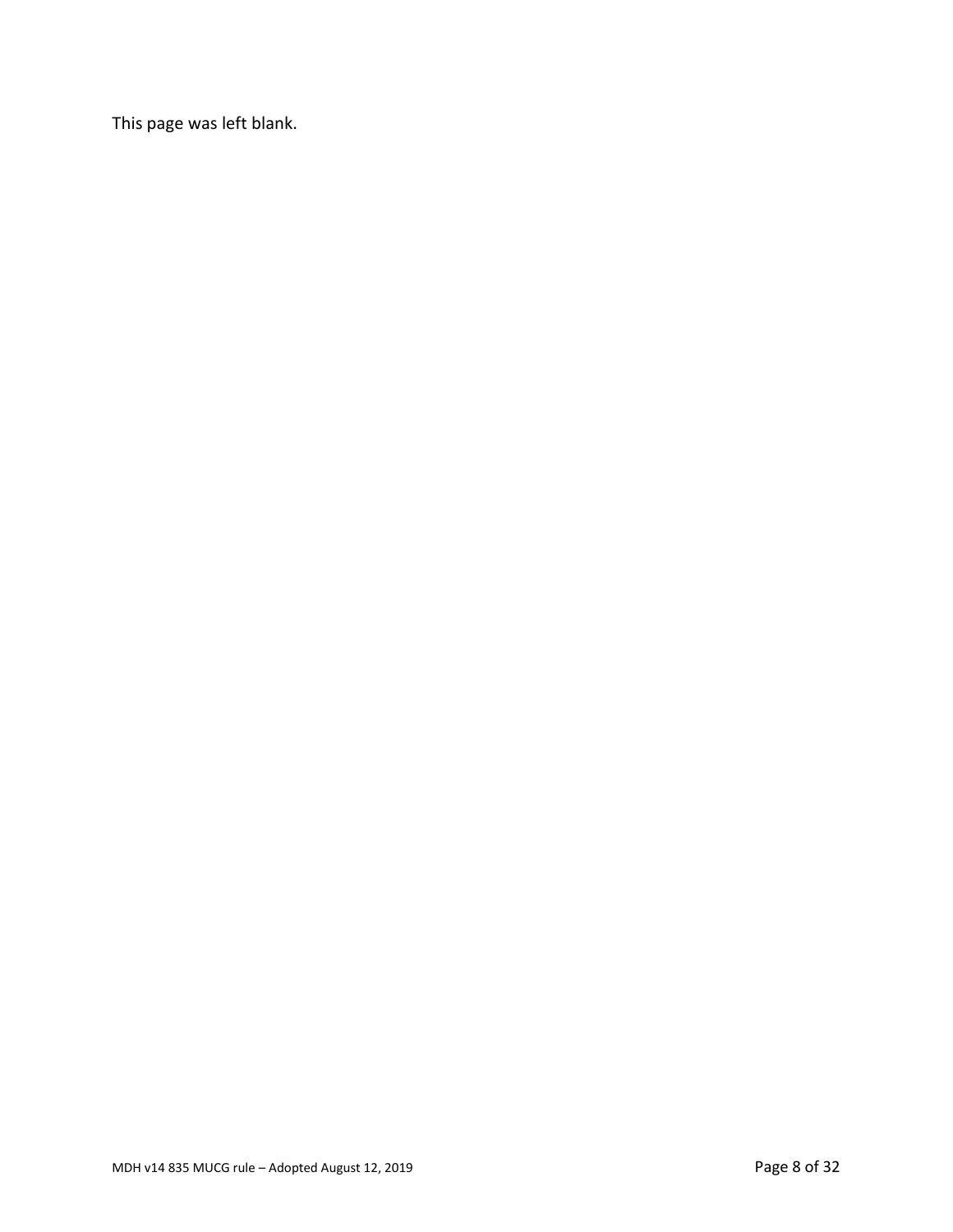# **2. Transaction specific instructions and information to be used with the 005010X221A1**

The remainder of this document, including Appendices A-E, provides transaction-specific information to be used in conjunction with the 005010X221A1.

# <span id="page-8-0"></span>**2.1. Naming conventions and business terminology**

# **2.1.1. Naming conventions for brevity**

For purposes of brevity, this Companion Guide references several standard health care transactions as follows:

- X12/005010X221A1 Health Care Claim Payment/Advice (835), is referred to in the subsequent sub-sections as "005010X221A1", "835," "the 835," or "the 835 transaction."
- X12/005010X222A1 Health Care Claim: Professional (837), X12/005010X223A2 Health Care Claim: Institutional (837) and X12/005010X224A2 Health Care Claim: Dental (837), are referred to in the subsequent sub-sections collectively as "837," or "the 837."
- The 005010X222A1 is referred to as "837P" and the 005010X224A2 is referred to as "837D."

# **2.1.2. Business Terminology and related instructions**

For purposes of this document, the following terms have the meaning given to them in this section.

### **2.1.2.1. Adjustment**

As defined in the 005010X221A1 TR3 (Implementation Guide), "the term adjustment refers to changes to the amount paid on a claim, service or remittance advice versus the original submitted charge/bill. Adjustment does not refer to changing or correcting a previous adjudication of a claim. $^{\prime\prime}$ <sup>[1](#page-8-1)</sup>

### **2.1.2.2. Claim Submitter's Identifier**

The Claim Submitter's Identifier reported in the claim within the 837 is returned in the 835 transaction for tracking purposes. The Claim Submitter's Identifier is located in the 837 in CLM01, and for the NCPDP claims, return the Prescription number from 402-D2. These values are returned in CLP01 of the 005010X221A1.

"1.5 Business Terminology" Health Care Claim Payment/Advice (835), 005010X221A1. X12 Incorporated, June 2010. [<http://www.x12.org>](http://www.x12.org/). 4.

 $\overline{a}$ 

<span id="page-8-1"></span><sup>1</sup> Accredited Standards Committee X12, Insurance Subcommittee, X12N.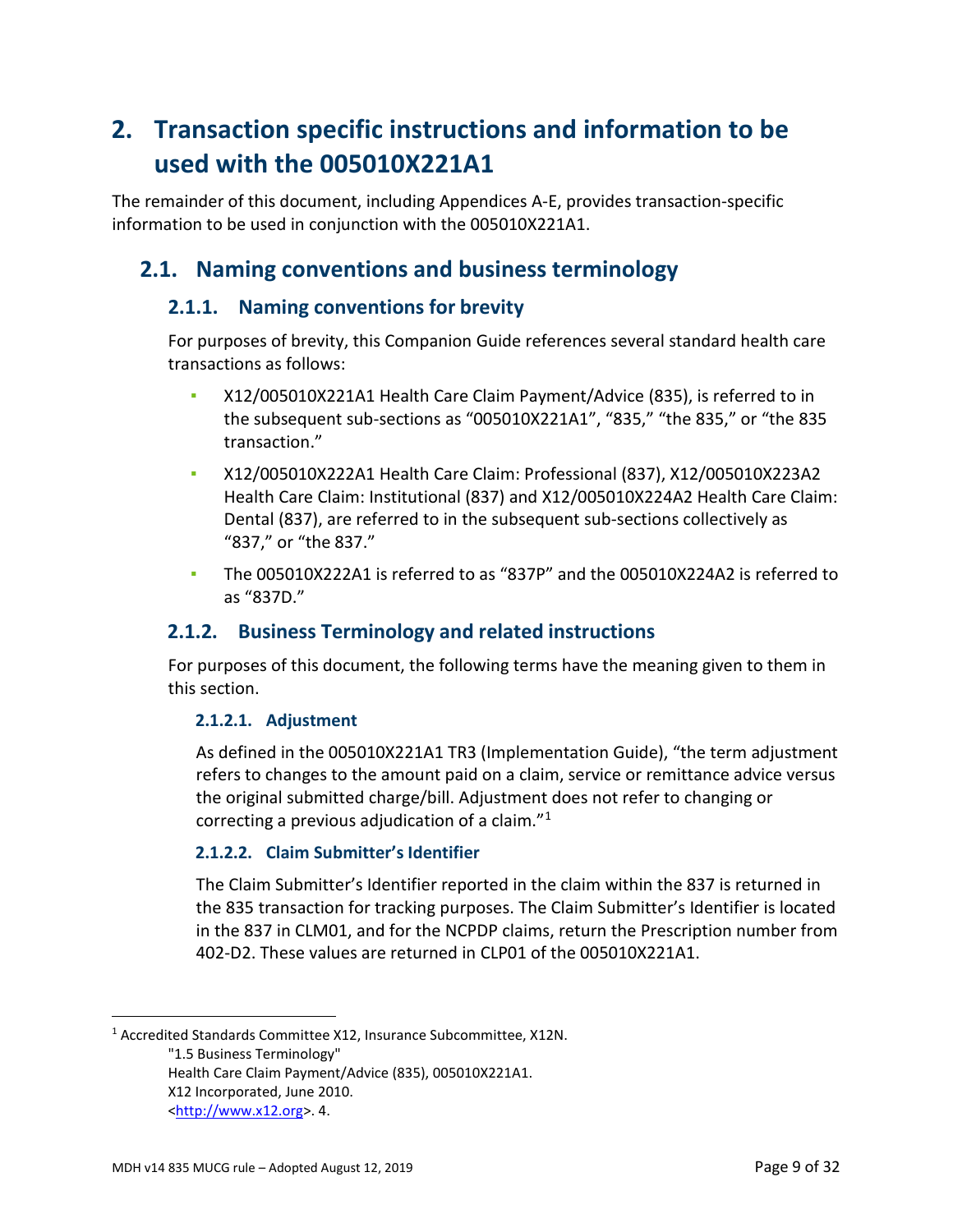#### **2.1.2.3. Payee**

The payee is reported once in each 835 transaction in loop 1000B.

If no other agreement exists between the provider and group purchaser the 835 payee corresponds to the 837 billing provider or the NCPDP service provider ID.

#### **2.1.2.4. Payment Address**

For providers who participate with the group purchaser and are required to complete enrollment forms as part of the contracting process, the payment address submitted on the claim transaction may not be the address where payment is ultimately sent for the claim. The group purchaser in this case may use the payment address from the enrollment form or within the contract rather than the address that is submitted in the 2010AB loop of an electronic claim. The contracted provider must request address changes to the group purchaser records according to the instructions within the provider contract.

#### **2.1.2.5. Pay-to provider loop**

When a pay-to provider loop is sent in addition to billing provider loop, the payment should be sent to the pay-to loop address, unless the group purchaser (payer) utilizes an enrollment form or a contract.

#### **2.1.2.6. Servicing/rendering provider**

The 835 claim servicing/rendering provider corresponds to the 837P and 837D claim rendering provider or the NCPDP service provider. The claim servicing/rendering provider may be reported once for each 835 claim in loop 2100/NM1 (NM101=82). The servicing/rendering provider is only required when different from the payee.

The 835 line rendering provider identifier corresponds to the 837P and 837D service line rendering provider. The line rendering provider identifier may also be reported once for each 835 service line in loop 2110/REF (REF01=G2 or HPI). The line rendering provider identifier is only required when different from the claim servicing/rendering provider.

# <span id="page-9-0"></span>**2.2. 835 transactions must be accurate, balanced**

835 transactions must balance, contain accurate information, and utilize active CARC, RARC or NCPDP reject codes except as noted below in section 2.2.1. After the receipt and posting of the 835 payment and/or adjustment data, this data must be used in 837 Coordination of Benefits (COB) situations. When submitting COB claims to secondary/tertiary payers, the provider populates the appropriate 837 segments with the prior payer's payment and/or adjustment data. If this data is inaccurate, or does not balance, then the subsequent 835 payment and remittance advice from the secondary/tertiary payer may be delayed or inaccurate.

See Appendix C for detailed COB examples.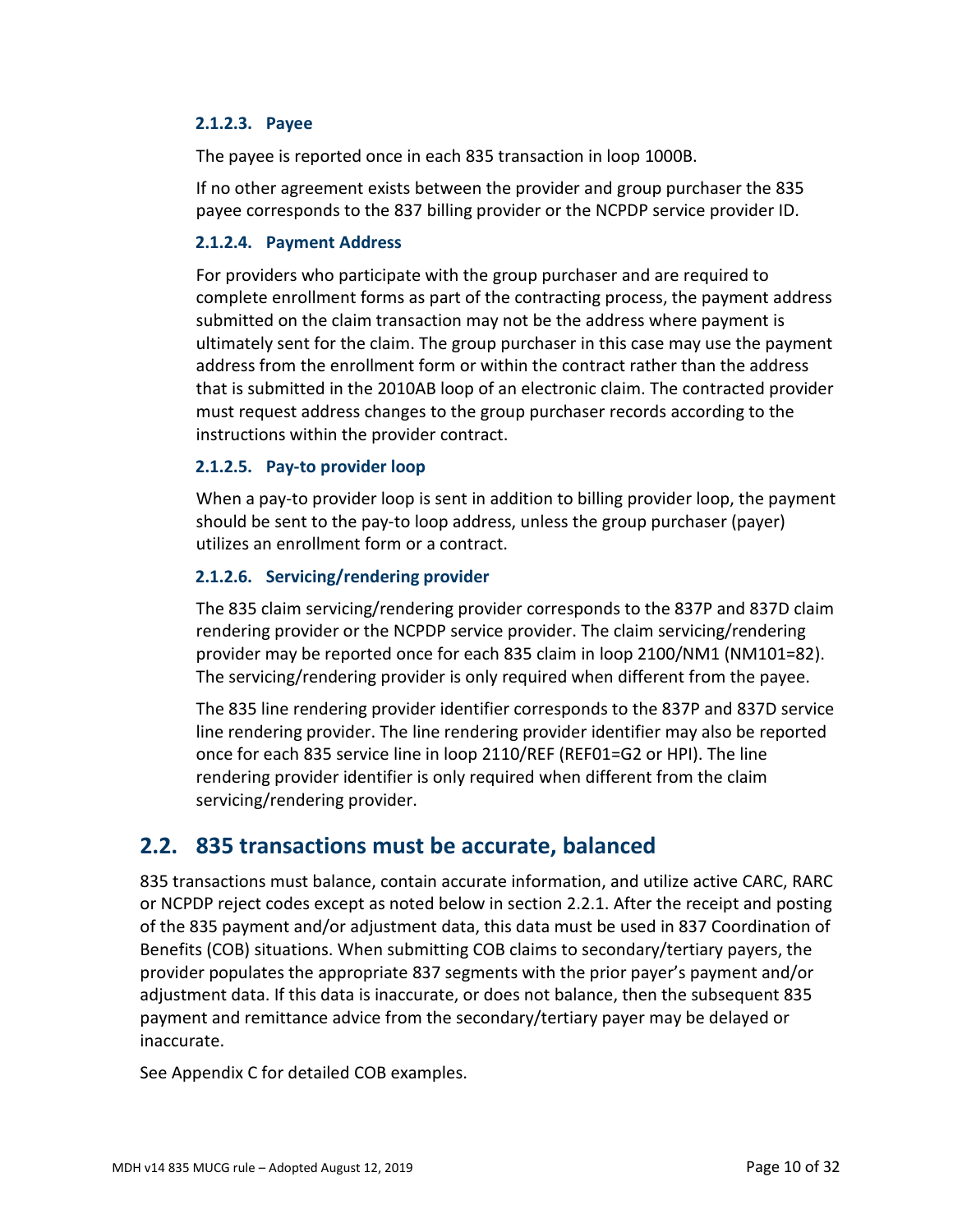# **2.2.1. Using inactive CARC and RARC**

Inactive CARC and RARC can only be used in derivative business messages (messages where the code is being reported from the original business message). For example, a CARC with a stop date of 02/01/2019 would not be available for use by a payer in a CAS segment in a claim payment/advice transaction (835) dated after 02/01/2019 as part of an original claim adjudication (CLP02 values such as "1", "2", "3" or "19"). The code may be used after 02/01/2019 in derivative transactions, as long as the original usage was prior to 02/01/2019. Derivative transactions include: secondary or tertiary claims (837) from the provider or payer to a secondary or tertiary payer, or an 835 from the original payer to the provider as a reversal of the original adjudication (i.e., CLP02 value "22"). The deactivated code may be used in these derivative transactions because they are reporting on the valid usage (pre-deactivation) of the code in a previously generated 835 transaction.

# <span id="page-10-0"></span>**2.3. Formatting requirements**

### **2.3.1. Segments Reporting Multiple Values from Same Code Set**

Some segments [e.g., "Claims Adjustment" (CAS) and "Provider Level Adjustment" (PLB)] have multiple elements that contain values from the same code set. When it is necessary to report multiple values, they must be populated sequentially within the segment; gaps between data elements are not allowed.

# <span id="page-10-1"></span>**2.4. Transaction information for specific loops, segments, and elements**

The following table contains information needed to implement the 005010X221A1 Health Care Claim Payment Advice (835). It contains a row for each segment for which there is additional information over and above the information in the 005010X221A1. The table shows the relevant loop and corresponding segment(s) with the additional information. In instances in which the additional information is at the data element level, the relevant loop, segment, and data element are shown.

# **2.4.1. Transaction information table for specific loops, segments, and elements of the 005010X221A1 (835)**

| Loop Name                        | Segment<br><b>Name</b>   | Data Element Name<br>(if applicable) | <b>Value Definition and Notes</b> |
|----------------------------------|--------------------------|--------------------------------------|-----------------------------------|
| <b>ST</b>                        | <b>BPR</b>               | BPR04                                | ACH, CHK, FWT, NON                |
| <b>Transaction Set</b><br>Header | Financial<br>Information | <b>Payment Method Code</b>           |                                   |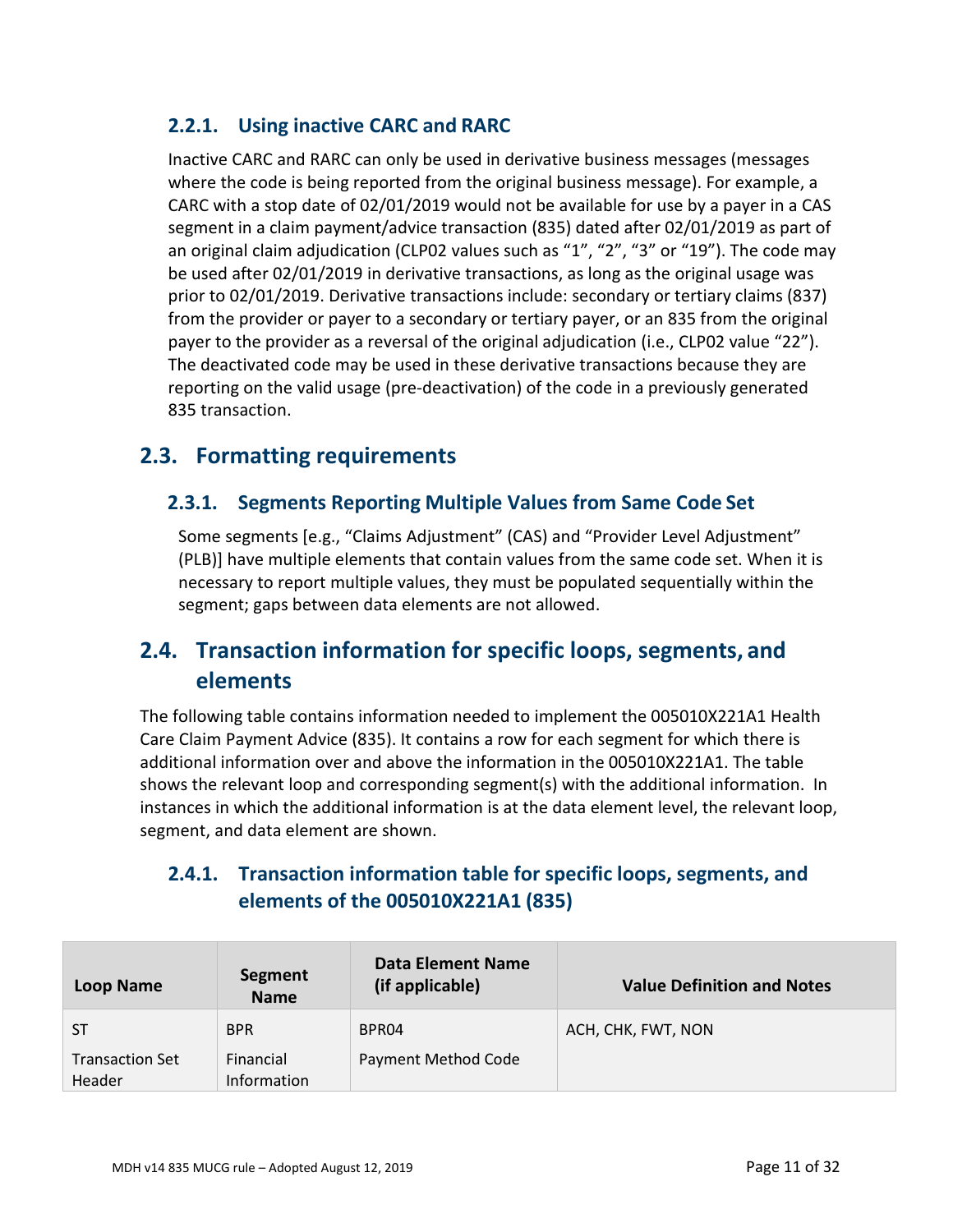| <b>Loop Name</b>                       | <b>Segment</b><br><b>Name</b>                          | <b>Data Element Name</b><br>(if applicable)             | <b>Value Definition and Notes</b>                                                                                                                                                                                                                                                                                                                 |
|----------------------------------------|--------------------------------------------------------|---------------------------------------------------------|---------------------------------------------------------------------------------------------------------------------------------------------------------------------------------------------------------------------------------------------------------------------------------------------------------------------------------------------------|
| 1000B                                  | <b>REF</b>                                             | REF01                                                   | D3, PQ, TJ                                                                                                                                                                                                                                                                                                                                        |
| Payee<br>Identification                | Payee<br>Additional<br>Identification                  | Reference<br>Identification<br>Qualifier                | PQ identifies the Payer assigned Payee<br>identifier                                                                                                                                                                                                                                                                                              |
| 2100<br>Claim Payment<br>Information   | <b>CLP</b><br>Claim<br>Payment<br>Information          | CLP06<br>Claim Filing Indicator<br>Code                 | ZZ may be used by pharmacy payers to<br>identify Medicare retroactive Low Income<br>Subsidy (LIS) adjustment of pharmacy claims<br>using the 005010X221A1 with their long term<br>care (LTC) business partners. Otherwise, ZZ is<br>not an appropriate code because this<br>document does not support the use of a<br>mutually defined qualifier. |
| 2100<br>Claim Payment<br>Information   | NM1<br>Insured<br>Name                                 | NM102<br><b>Entity Type</b><br>Qualifier                | 1, 2. An example for value "2" would be<br>Worker's Compensation where the employer<br>is the insured.                                                                                                                                                                                                                                            |
| 2100<br>Claim Payment<br>Information   | NM1<br>Service<br>Provider<br>Name                     | <b>NM108</b><br><b>Identification Code</b><br>Qualifier | FI, PC, and XX                                                                                                                                                                                                                                                                                                                                    |
| 2100<br>Claim Payment<br>Information   | <b>REF</b><br>Other claim<br>related<br>identification | REF02<br>Reference<br>Identification                    | See Appendix D for instructions for reporting<br>Medicaid "PMAP" codes.                                                                                                                                                                                                                                                                           |
| 2100<br>Claim Payment<br>Information   | <b>PER</b><br><b>Claim Contact</b><br>Information      |                                                         | Required for Workers' Compensation, Auto<br>and Property and Casualty payments.                                                                                                                                                                                                                                                                   |
| 2110<br>Service Payment<br>Information | <b>REF</b><br>Rendering<br>Provider<br>Information     | REF01<br>Reference<br>Identification<br>Qualifier       | G2, HPI                                                                                                                                                                                                                                                                                                                                           |
| 2110<br>Service Payment<br>Information | <b>AMT</b><br>Service<br>Supplemental<br>Amount        | AMT01<br>Amount Qualifier Code                          | B6, KH, T, T2                                                                                                                                                                                                                                                                                                                                     |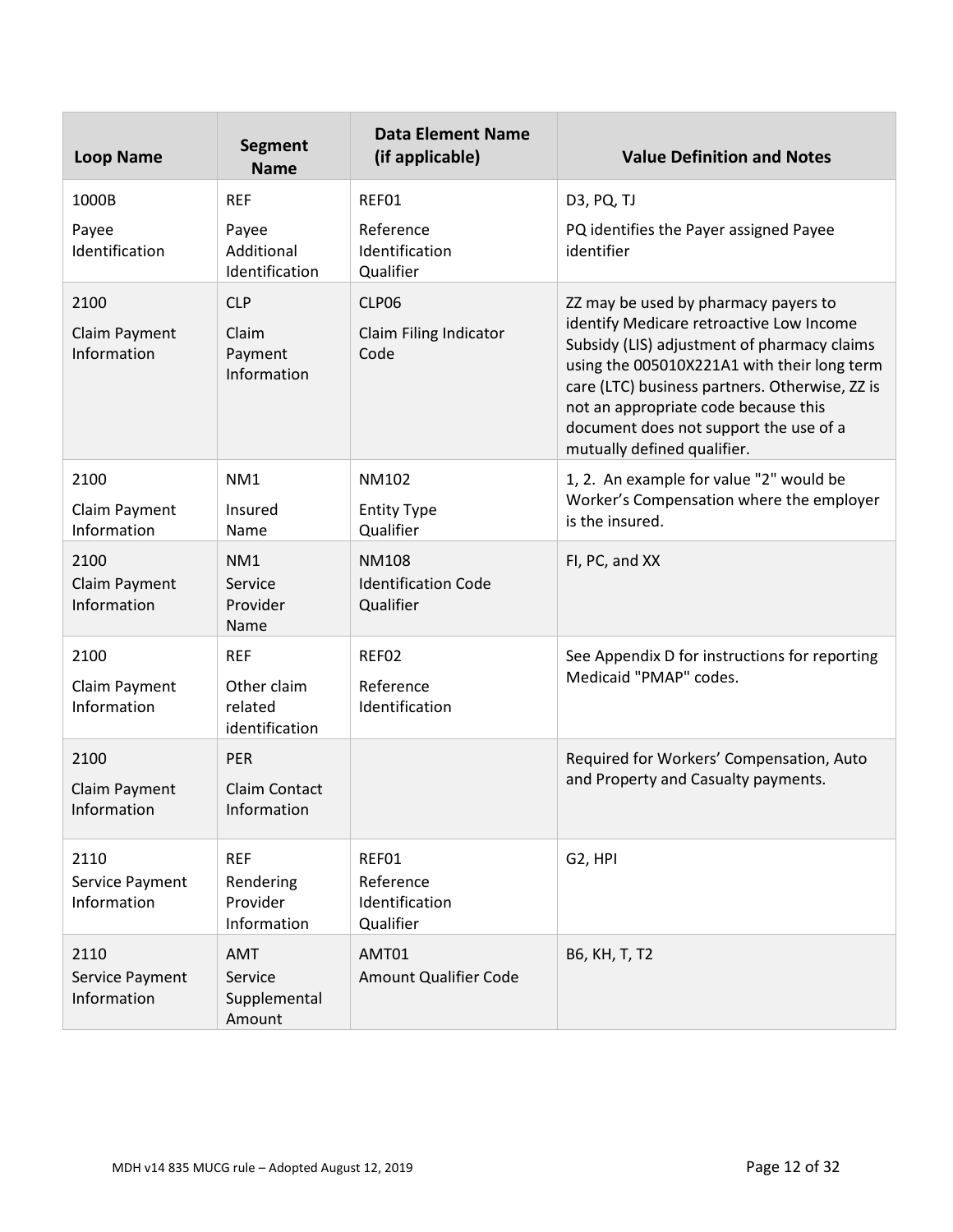# <span id="page-12-0"></span>**List of Appendices**

- A. Requirements and instructions for CARC, RARC, and CAGC use
- B. Workers Compensation Reporting of Reason for a Denial or Reduction of Payment
- C. Coordination of Benefits Examples
- D. Prepaid Medical Assistance Program (PMAP) Program Codes for Medicaid Remittances
- E. Reporting All Patients Refined Diagnosis Related Groups (APR-DRG)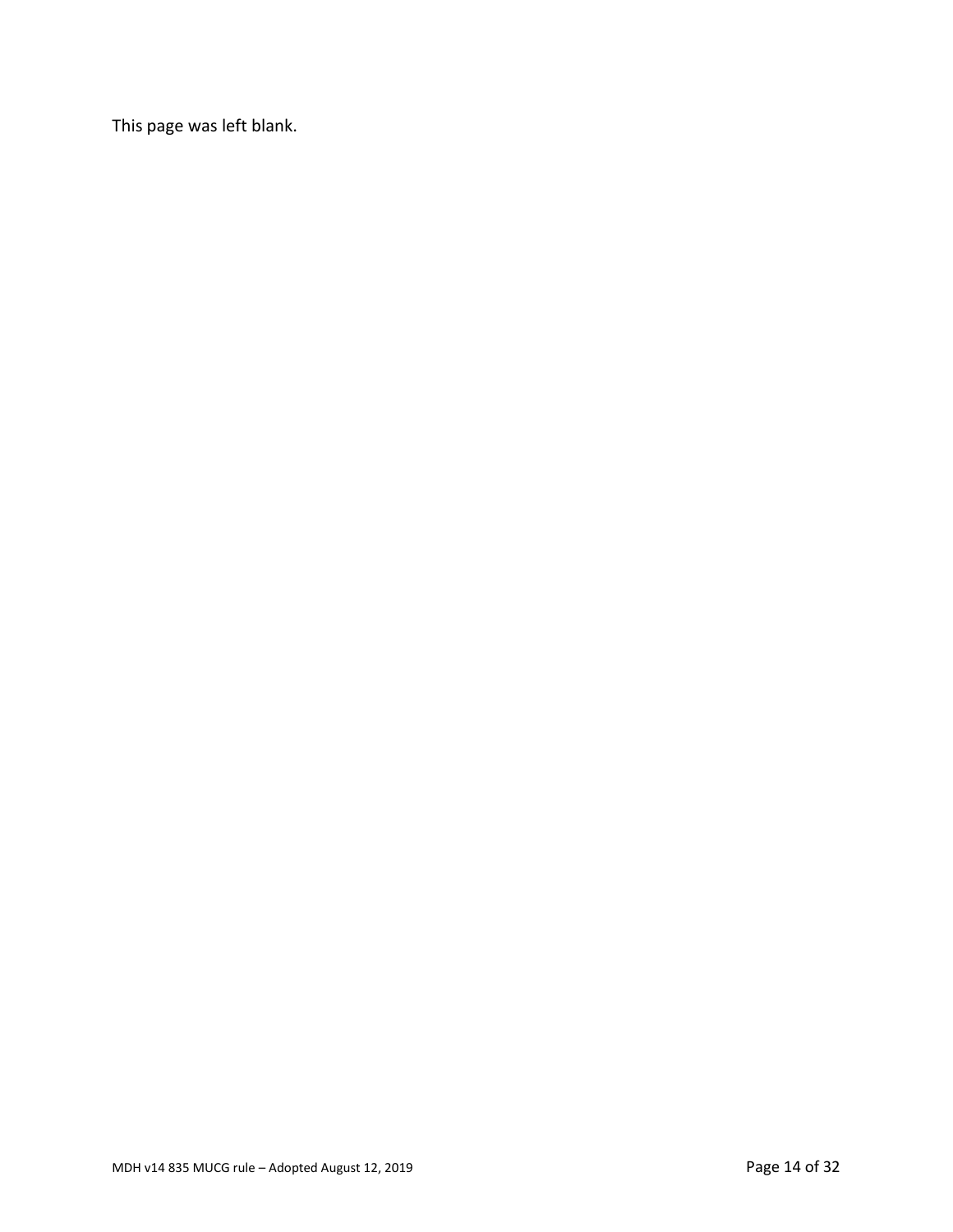# <span id="page-14-0"></span>**Appendix A -- Requirements and instructions for CARC, RARC, and CAGC use**

This appendix lists Claim Adjustment Reason Codes (CARC), Claim Adjustment Group Codes (CAGC), and Remittance Advice Remark Codes (RARC) for use by group purchasers and providers subject to Minnesota Statutes, section 62J.536 as follows below.

As noted below, national organizations are responsible for maintenance of CARC and RARC and periodically add, delete, or make other changes to these codes. This Guide and Appendix incorporate by reference any changes adopted by national organizations with responsibilities for these codes.

- **▪** CARC are updated (additions, deletions, changes) three times/year by the Joint Claim Adjustment Reason/Health Care Claim Status Reason Code Maintenance Committee. These updates are published by [Washington Publishing Company](http://www.wpc-edi.com/reference/) (http://www.wpcedi.com/reference).
- **▪** RARC are maintained by the federal Centers for Medicare & Medicaid Services (CMS) and updates (additions, changes, deletions) are published by Washington Publishing [Company](http://www.wpc-edi.com/reference/) (http://www.wpc-edi.com/reference).
- **▪** CAQH-CORE maintains and regularly updates the ["CORE-required Code Combinations for](https://www.caqh.org/core/caqh-core-phase-iii-rules) [CORE-defined Business Scenarios for CAQH CORE 360 Rule"](https://www.caqh.org/core/caqh-core-phase-iii-rules) (https://www.caqh.org/core/caqh-core-phase-iii-rules). The document describes a minimum set of CORE-defined Claim Adjustment/Denial Business Scenarios and a maximum set of CORE-required CARC/RARC/CAGC and CARC/NCPDP Reject Code/CAGC combinations to convey detailed information about payment adjustments or denials.

### **A.1 When CAQH-CORE business scenarios apply**

If the applicable business scenario is described in the ["CORE-required Code Combinations for](https://www.caqh.org/core/caqh-core-phase-iii-rules) [CORE-defined Business Scenarios for the Phase III CORE 360"](https://www.caqh.org/core/caqh-core-phase-iii-rules) use the applicable CARC, RARC, and CAGC in the CORE requirements.

# **A.2 If CORE scenarios do not apply, use CAGC "PR" and specified RARC for CARC 227**

If the CORE scenarios in section A.1 above do not apply, use the CAGC "PR" and the RARC for CARC 227 listed in the [Supplement to be used with Appendix A, Section A.2 of the Minnesota Uniform Companion](https://www.health.state.mn.us/facilities/ehealth/auc/guides/docs/a2supplement.pdf)  [Guide \(MUCG\) v14.0 for the Implementation of the X12/005010X221A1 Health Care Claim Payment Advice](https://www.health.state.mn.us/facilities/ehealth/auc/guides/docs/a2supplement.pdf)  [\(835\).](https://www.health.state.mn.us/facilities/ehealth/auc/guides/docs/a2supplement.pdf)

# **A.3 Creation of new business scenarios**

If the business scenario is not described by the choices in section A.1 or A.2 above, group purchasers may create new scenarios that do not conflict with those above, and may use applicable, appropriate code combinations, consistent with the above referenced CORE requirements in section A.1. Group purchasers should [submit new scenarios to CAQH CORE](https://www.caqh.org/core/ongoing-maintenance-core-code-combinations-caqh-core-360-rule) (https://www.caqh.org/core/ongoing-maintenance-core-code-combinations-caqh-core-360-rule) for consideration in an updated CORE rule.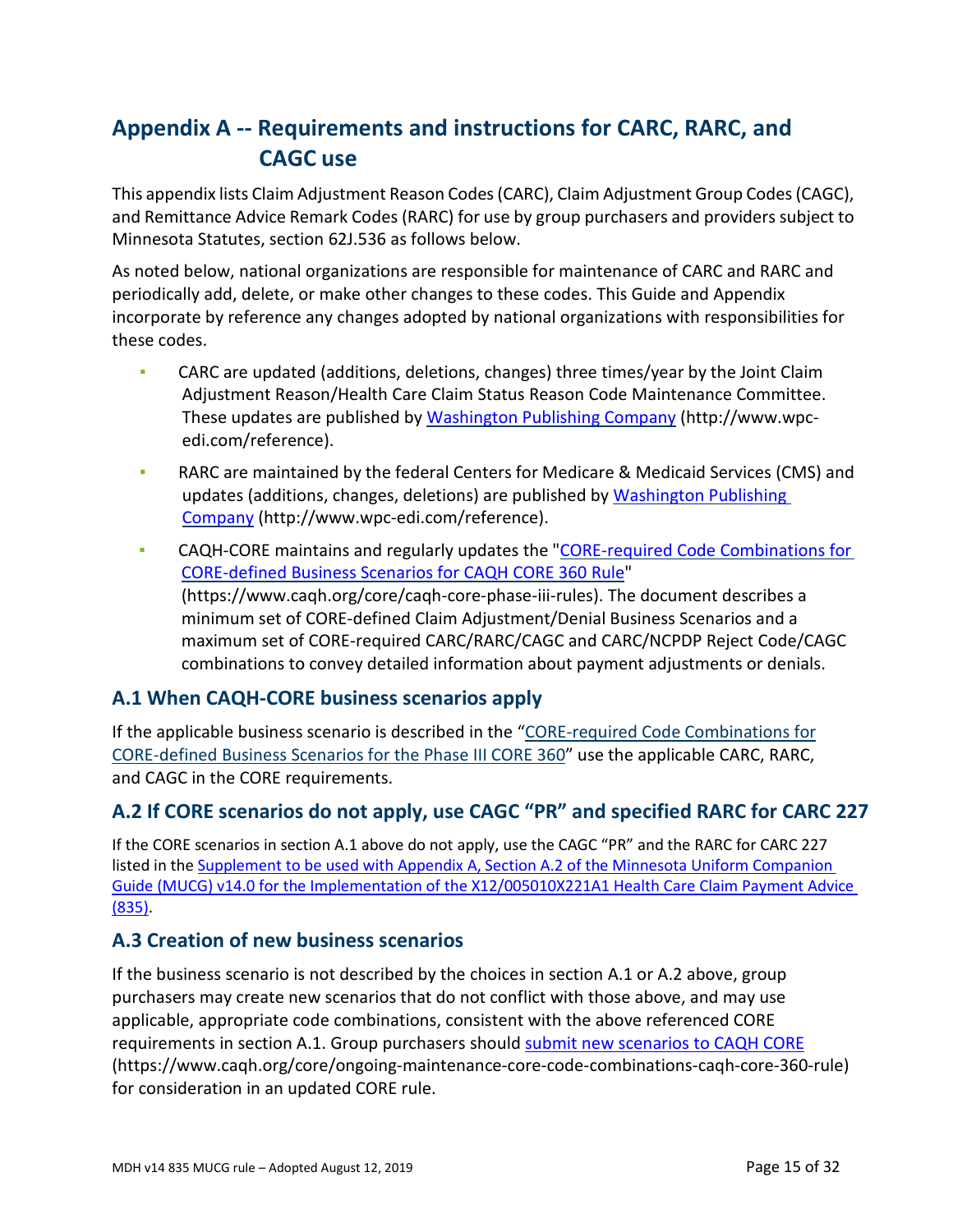## **A.4 Property and Casualty**

For Property and Casualty lines of business ONLY, RARC N202 may be used with any CARC. For all other payers, RARC N202 may only be used as prescribed in this Appendix A.

### **A.5 Worker's Compensation**

For workers' compensation, see Appendix B.

#### **A.6 Pharmacy Transactions**

Pharmacy transactions may also require additional codes, and pharmacy may use the code combinations described above and the payment/reject codes maintained by the National [Council of Prescription Drug Plans \(NCPDP\)](https://www.ncpdp.org/home) as needed and appropriate. (NCPDP payment/reject codes – see http://www.ncpdp.org for more information.)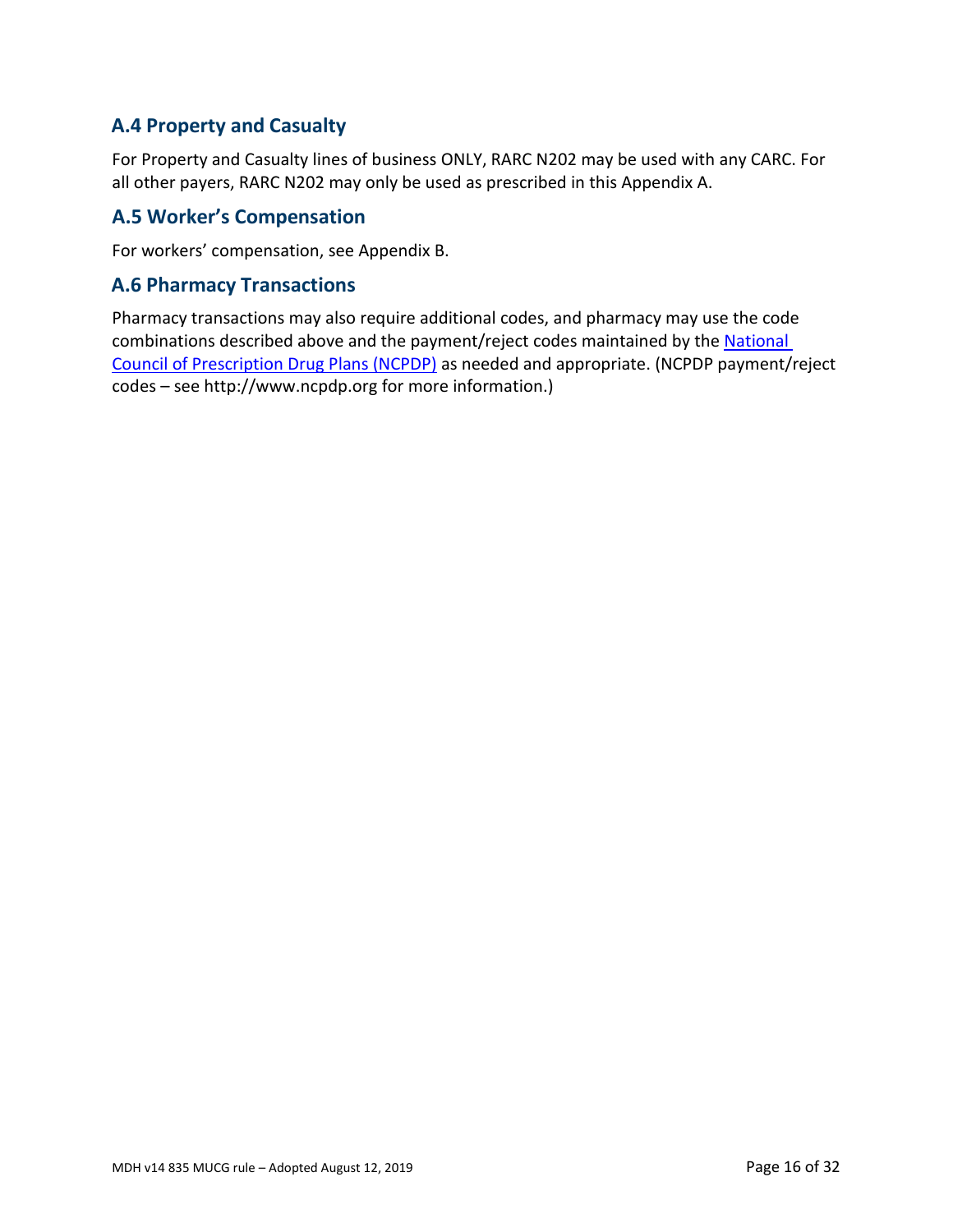# <span id="page-16-0"></span>**Appendix B -- Workers' compensation reporting of reason for a denial or reduction of payment**

### **B.1 Scope**

The Minnesota Uniform Companion Guide and this Appendix do not modify any requirement in the workers' compensation statutes and rules governing the legal basis for denial or reduction of payment or the notice that must be given to the injured employee and the health care provider about payment or denial of medical charges or treatment.

This appendix applies only to remittance advices for workers' compensation claims to meet specific Minnesota workers' compensation jurisdictional requirements i[n Minnesota](https://www.revisor.mn.gov/statutes/cite/176.135)  [Statutes, section 176.135, subd. 6](https://www.revisor.mn.gov/statutes/cite/176.135) (https://www.revisor.mn.gov/statutes/cite/176.135) and [Minnesota Rules 5221.0600](https://www.revisor.mn.gov/rules/5221.0600/) (https://www.revisor.mn.gov/rules/5221.0600).

### **B.2 Enumerated Code List**

For purposes of this Appendix, an enumerated code list describes the basis for adjustment or denial of a workers' compensation medical bill or charge. Each enumerated code identifies the applicable Minnesota rule, part, and subpart or, if no rule applies, the applicable Minnesota statute or other legal basis for the adjustment or denial. An enumerated code must be used in addition to the applicable CARC/RARC code as described in section B.3.

#### **Examples:**

- **▪** Code 176.136 S 1a (a) means Minnesota Statutes, section 176.136, subdivision 1a, paragraph (a).
- **▪** Code 5221.4035 S 5 D means Minnesota Rules, Part 5221.4035, subpart 5, item D.

#### **Web Site URL:**

The Minnesota Department of Labor and Industry (Department) maintains a web site URL that has links to the text of the statutes and rules used by workers' compensation payers as a basis to reduce or deny a charge. The URL address that must be referred to in loop 1000A segment PER is the URL of the website that is maintained by the Minnesota Department of [Labor and Industry](http://www.dli.mn.gov/) (www.dli.mn.gov). The URL website is required anytime a charge is reduced or denied.

**Example:** PER\*IC\*\*UR\* www.dli.mn.gov~

### **B.3 Instructions for using CARC/RARCs:**

Items 1 to 11 describe how the Claim Adjustment Reason Codes (CARCs) and Remittance Advice Remark Codes (RARCs) must be used at the claim or line level.

1. Use CARC P2 to deny payment on the basis that primary liability for the injury or illness being treated is denied.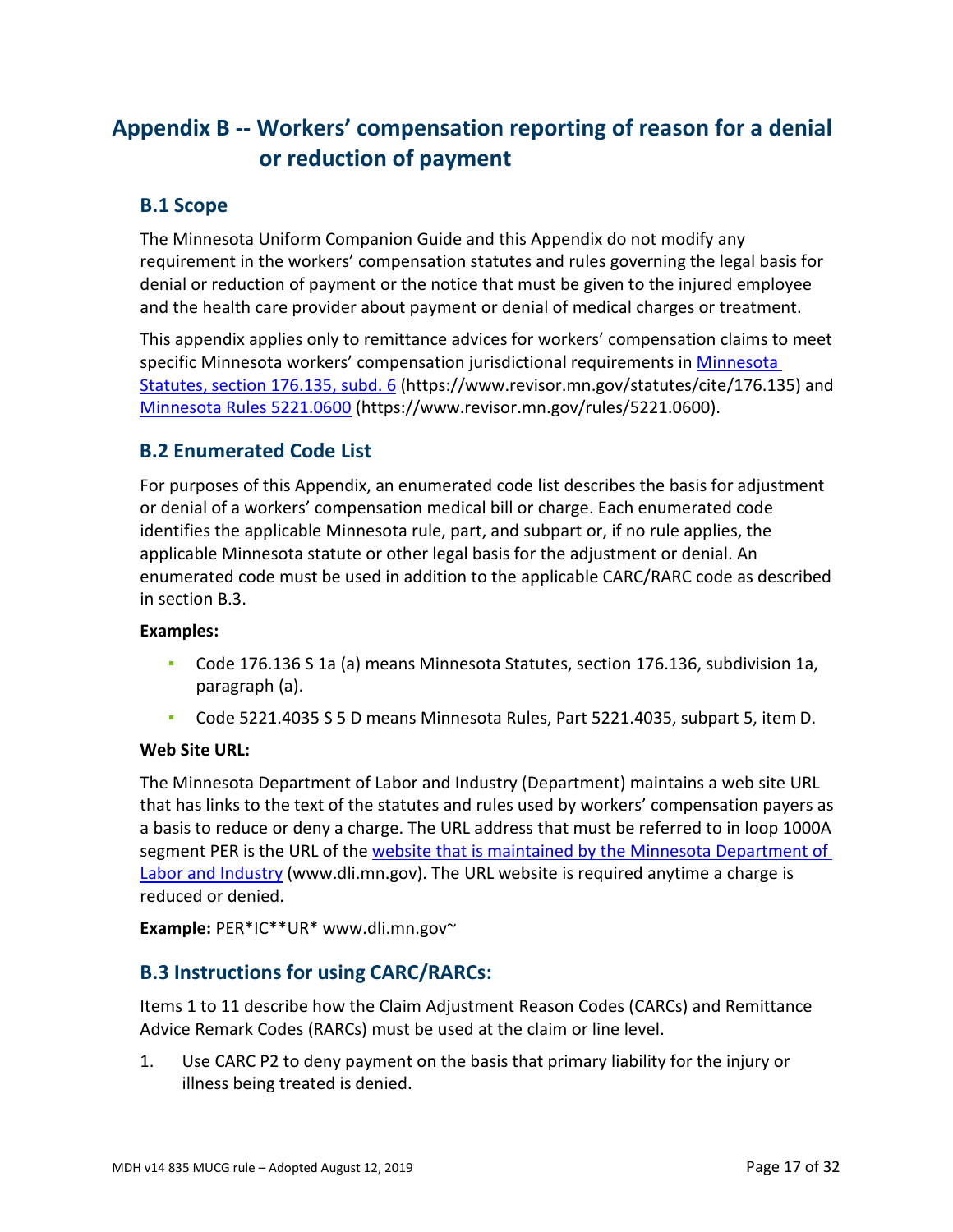- 2. Use CARC P4 to deny payment on the basis that the treatment is due to a prior workers' compensation injury that is the liability of a previous workers' compensation carrier.
- 3. Use CARC 219 to deny payment on the basis that the treatment or service is for a condition not related to the admitted workers' compensation injury.
- 4. Use CARC P12, along with any other applicable RARC, to adjust a charge based on the maximum fee allowed under the workers' compensation relative value fee schedule according to [Minn. Stat. § 176.136, subd. 1a](https://www.revisor.mn.gov/statutes/cite/176.136) (https://www.revisor.mn.gov/statutes/cite/176.136) and [Minnesota Rules, parts](https://www.revisor.mn.gov/rules/5221/)  [5221.4005 to](https://www.revisor.mn.gov/rules/5221/) 5221.4070 (https://www.revisor.mn.gov/rules/5221).
- 5. Use CARC P13 to adjust a charge to 85% of the provider's usual and customary charge according to [Minn. Stat. § 176.136, subd. 1b\(b\)](https://www.revisor.mn.gov/statutes/cite/176.136)  (https://www.revisor.mn.gov/statutes/cite/176.136) and Minnesota [Rules 5221.0500,](https://www.revisor.mn.gov/rules/5221.0500/)  [subp. 2 \(B\)](https://www.revisor.mn.gov/rules/5221.0500/) (1) (https://www.revisor.mn.gov/rules/5221.0500).
- 6. Use CARC P13 to adjust a charge to 85% of the prevailing charges for similar treatment according to [Minn. Stat. § 176.136, subd. 1b\(b\)](https://www.revisor.mn.gov/statutes/cite/176.136) (https://www.revisor.mn.gov/statutes/cite/176.136) and Minnesota [Rules 5221.0500,](https://www.revisor.mn.gov/rules/5221.0500/)  [subp. 2 \(B\)](https://www.revisor.mn.gov/rules/5221.0500/) (2) (https://www.revisor.mn.gov/rules/5221.0500).
- 7. Use CARC 50, 56, or 152, as applicable, to adjust a charge on the basis that the service, article or supply is not reasonable and necessary to cure or relieve the effects of the injury or illness; or is not consistent with Minnesota workers' compensation treatment parameters [\(Minnesota Rules 5221.6010 to](https://www.revisor.mn.gov/rules/5221/) 5221.6600 (https://www.revisor.mn.gov/rules/5221)).
- 8. Use CARC 96 and RARC N381 to adjust a charge based on a contractual reimbursement agreement between the provider and payer.
- 9. To adjust a charge based on a statute or rule for reasons other than those described in items 1 to 8, use any CARC that includes thislanguage:

"*Note: Refer to the 835 Healthcare Policy Identification Segment (loop 2110 Service Payment information REF), if present" and remittance advice remark code that best describes the adjustment." (Claim adjustment reason codes with this language are listed in section 5.2.5 of this Appendix B.)*

If there is no CARC that accurately describes the adjustment and includes the quoted language, use CARC P13.

10. **If an entire bill is denied at the claim level**, use the Insurance Policy Number Segment (Loop 2100) Other Claim Related Information REF. Use the qualifier 'IG' for bills that are adjusted at the claim level.

#### **Example (a):**

CARC P2 is used when an entire bill is denied on the basis that primary liability for the injury or illness being treated is denied per Minnesota Statute [176.135 subdivision 6](https://www.revisor.mn.gov/statutes/cite/176.135)  [\(1\)](https://www.revisor.mn.gov/statutes/cite/176.135) (https://www.revisor.mn.gov/statutes/cite/176.135).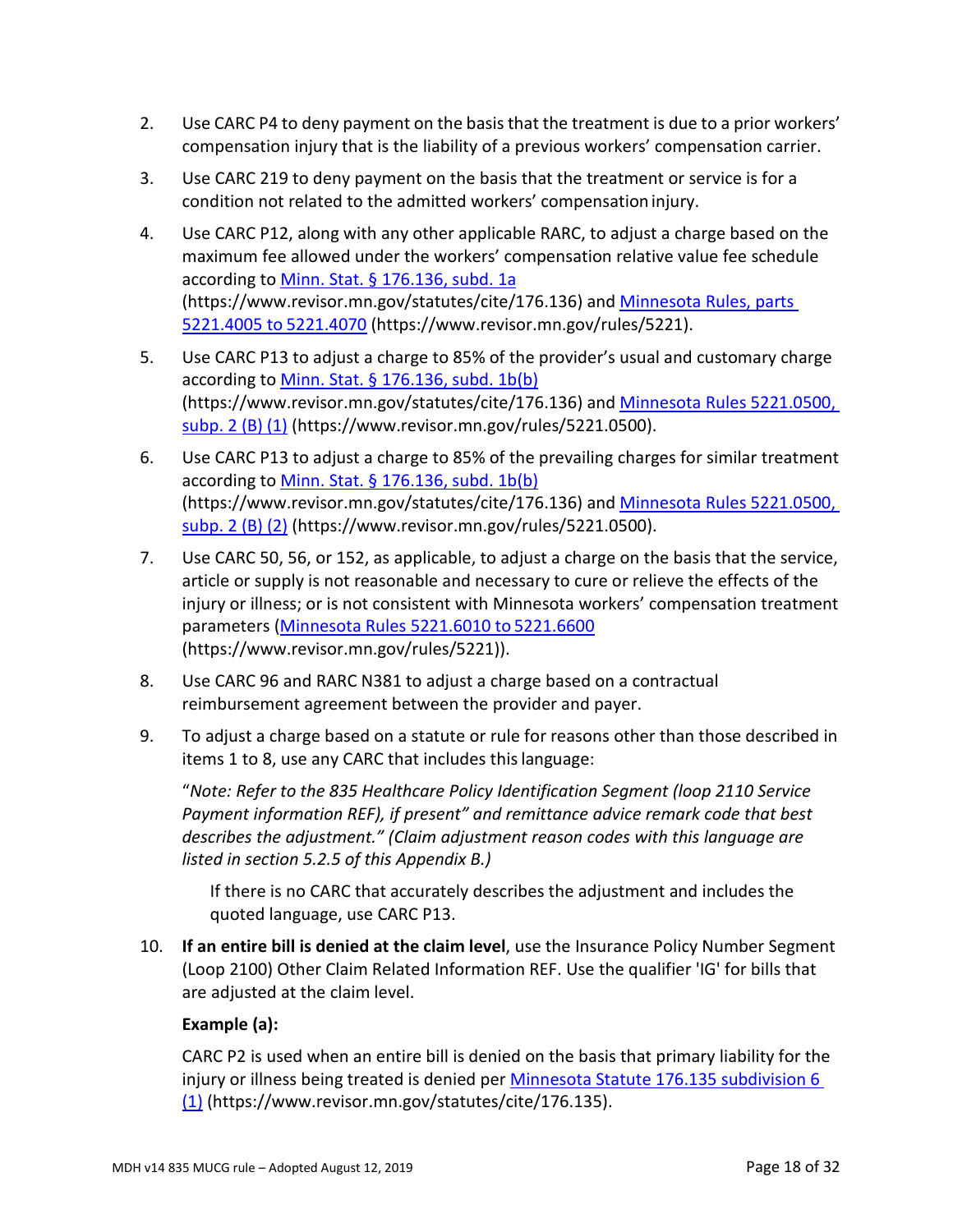- **·** In REF 01, use qualifier IG
- **In REF 02 specify the appropriate code for the applicable statute, followed by the** URL for the website that is maintained by the [Minnesota Department of Labor](http://www.dli.mn.gov/)  [and Industry](http://www.dli.mn.gov/) to describe enumerated codes: www.dli.mn.gov.

**Example (a) in X12 syntax:** REF\*IG\*176.135 S 6 (1) www.dli.mn.gov.

11. **If a bill is reduced at the line level**, use the Healthcare Policy Identification Segment (Loop 2110) to specify the appropriate code for the most specific statute and subdivision or rule part and subpart supporting the adjustment.

#### **Example (b):**

CARC P12 is used when a line item of a bill is reduced based solely on the maximum fee in the Minnesota workers compensation medical fee schedule rule per [Minnesota](https://www.revisor.mn.gov/statutes/cite/176.136)  [Statute 176.136 subdivision 1a \(1\)](https://www.revisor.mn.gov/statutes/cite/176.136)

(https://www.revisor.mn.gov/statutes/cite/176.136) and [Minnesota Rule 5221.4020,](https://www.revisor.mn.gov/rules/5221.4020/)  [subpart 1b, item A \(1\)](https://www.revisor.mn.gov/rules/5221.4020/) (https://www.revisor.mn.gov/rules/5221.4020).

- **·** In REF01, use qualifier OK
- **·** In REF02, specify the appropriate code for the applicable statute, rule or law.

**Example (b) in X12 syntax:** REF\*0K\*176.136 S 1a (1); 5221.4020 S1b A (1)~

#### **Example (c):**

CARC P12 is used and a line item of a bill is reduced based on the Minnesota workers compensation medical fee schedule multiple procedure rule per Minnesota Statute 176.136 subdivision 1a (a)and Minnesota Rule 5221.4035, subpart 5, item D.

- **·** In REF01, use qualifier OK
- In REF02, specify the appropriate code for the applicable statute, rule or law

**Example (c) in X12 syntax:** REF\*0K\*176.136 S 1a (a); 5221.4035 S 5 D~

#### **B.4 Allowed CARC Codes**

ONLY CARC with the language: "Note: Refer to the 835 Healthcare Policy Identification Segment (loop 2110 Service Payment Information REF), if present" are allowed to be used in Minnesota workers' compensation transactions. At the time this document was published, CARC codes with this language include:

4, 5, 6, 7, 8, 9, 10, 11, 12, 16, 40, 49, 50, 51, 54, 55, 56, 58, 59, 61, 96, 97,107, 108, 152, 167, 170, 171, 172, 179, 183, 184, 185, 219, 222, 231, B7, B8, B15, P2, P4, P6, P8, P12, P13 and P14.

*Note: CARC are updated (additions, deletions, changes) three times/year by the ANSI X12N Health Care Claim Adjustment Reason Code/Health Care Claim Status Code Committee. These updates are published by [Washington Publishing Company](http://www.wpc-edi.com/reference/codelists/healthcare/claim-adjustment-reason-codes/) (http://www.wpcedi.com/reference/codelists/healthcare/claim-adjustment-reason-codes). This Guide and Appendix incorporate by reference any CARC changes as updated and published by WPC.*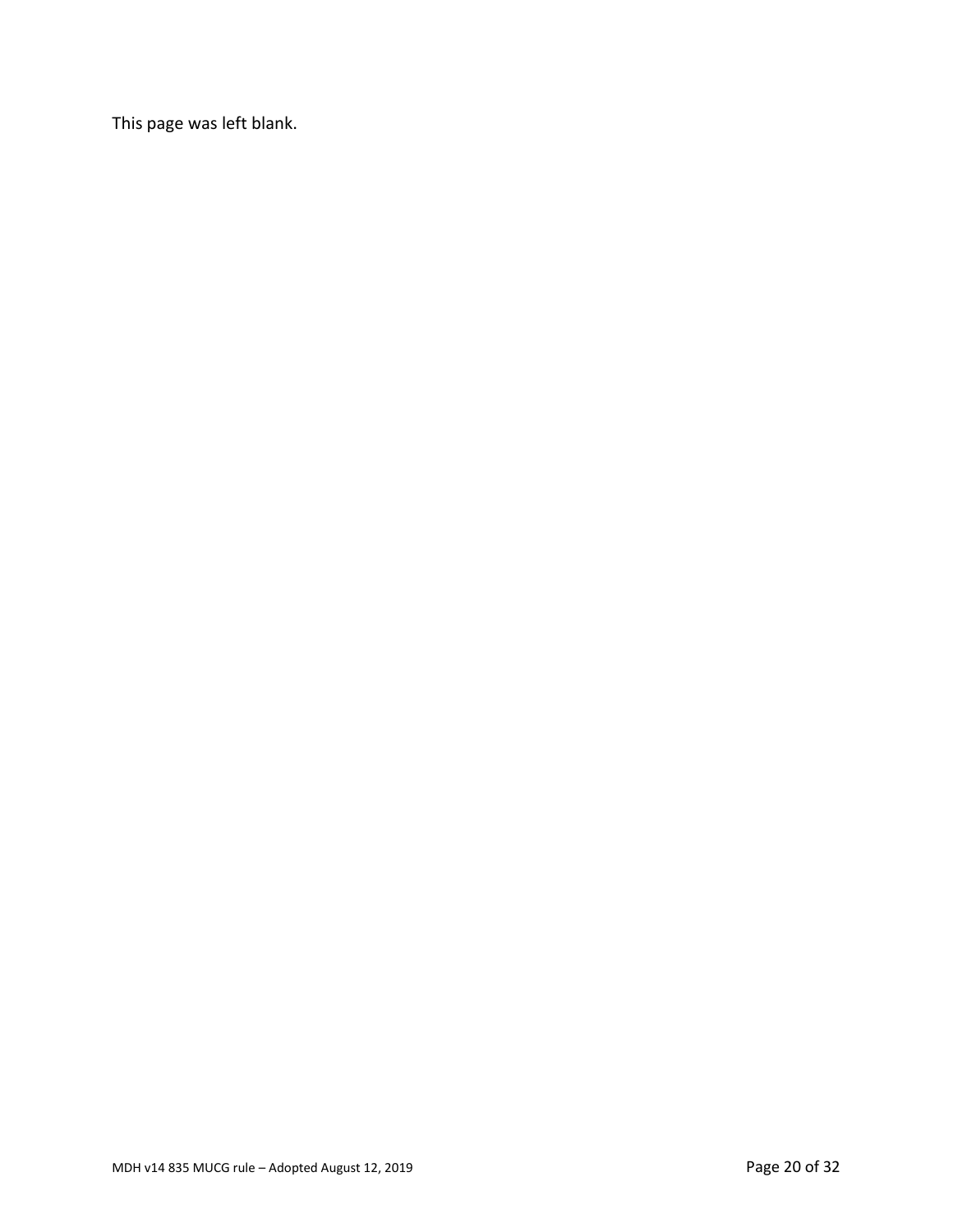# **Appendix C -- Coordination of Benefits (COB) Examples**

### **Purpose and use of this appendix**

Note: The following examples are provided as a general reference for group purchasers (payers) and providers and are not intended as an exhaustive guide to meet HIPAA or Minnesota requirements. These examples are not to be interpreted as the only scenarios associated with a particular requirement, and are not intended to be all-inclusive.

Group purchasers and providers must look within their own particular application systems to see if any other scenarios may fit the requirements. These examples typically include only the minimum required data; however, in some cases, additional data may be required to be reported by group purchasers, as defined by benefit designs or this Minnesota Uniform Companion Guide.

Section C.2 below provides four examples of an ASC X12/005010X221A1 Health Care Claim Payment/Advice (835) used for COB, including three examples with a secondary payer and one with tertiary payer.

### **C.1 COB Example 1**

#### **Secondary group purchaser allows less than the primary group purchaser**

The claim total is \$2500.00, and the primary group purchaser (payer) allows \$1800.00 based on the contract with the provider (noted in B6 segment). The \$700.00 disallowance is sent in the 005010X221A1 transaction with the CO-45 CARC code. The primary group purchaser pays \$1300.00 on the allowed amount, and leaves \$500.00 as the patient's responsibility (PR).

CLP\*id\*1\*2500\*1300\*500\*…

SVC\*HC:proc\*2500\*1300\*…

CAS\*CO\*45\*700~

CAS\*PR\*1\*500~

AMT\*B6\*1800~

When the secondary group purchaser considers the \$2500.00 claim, the payment and disallowed amounts from the primary group purchaser (\$2000.00 total) are sent in the 005010X221A1 transaction with the OA-23 CARC code. The secondary group purchaser would allow \$1450.00 on the \$2500.00 claim, as noted in the B6 segment. This \$1450.00 is deducted from the \$1800.00 already allowed, so the secondary group purchaser disallows an additional \$350.00 and sends that amount in the 005010X221A1 transaction with the CO-45 CARC code. This \$350.00 is deducted from the \$500.00 patient responsibility (PR) left by the primary group purchaser. The secondary group purchaser pays \$100.00 on the claim, and leaves \$50.00 as patient responsibility (PR). The secondary payment is based on a lower allowed amount than the primary payment. The submitted charge is \$2,500.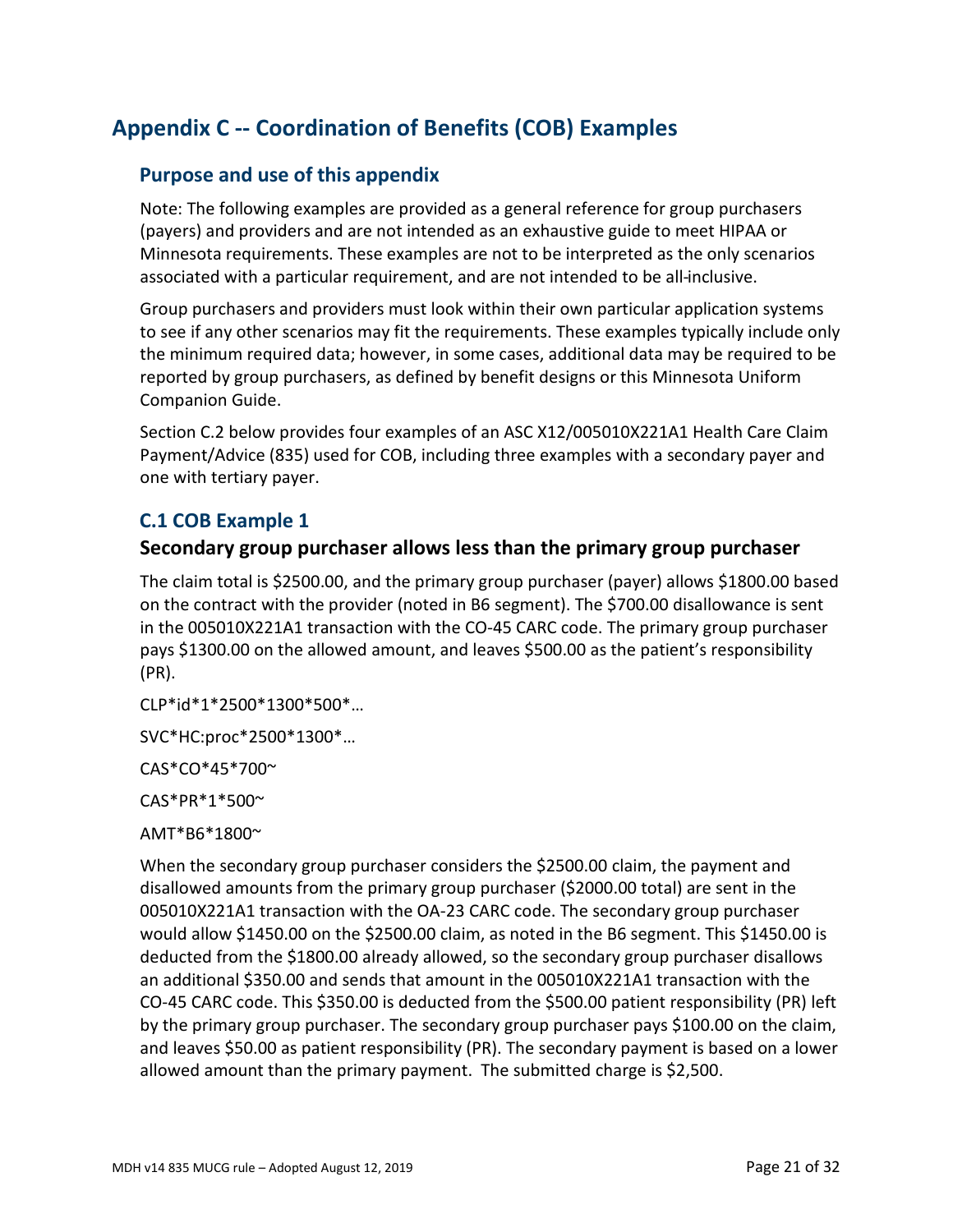CLP\*id\*2\*2500\*100\*50\*… SVC\*HC:proc\*2500\*100\*… CAS\*OA\*23\*2000~ CAS\*PR\*3\*50~ CAS\*CO\*45\*350~ AMT\*B6\*1450~

### **C.2 COB Example 2**

#### **Secondary group purchaser allows more than primary group purchaser**

The claim total is \$2500.00, and the primary group purchaser allows \$1450.00 based on the contract with the provider (noted in B6 segment). The \$1050.00 disallowance is sent in the 005010X221A1 transaction with the CO-45 CARC code. The primary group purchaser pays \$1300.00 on the allowed amount, and leaves \$150.00 as the patient's responsibility (PR).

CLP\*id\*1\*2500\*1300\*150\*…

SVC\*HC:proc\*2500\*1300\*…

CAS\*CO\*45\*1050~

CAS\*PR\*1\*150~ AMT\*B6\*1450~

When the secondary group purchaser considers the \$2500.00 claim, the payment and disallowed amounts from the primary group purchaser (\$2350.00 total) are sent in the 005010X221A1 transaction with the OA-23 CARC code. The secondary group purchaser would allow \$1800.00 on the \$2500.00 claim, as noted in the B6 segment. Since the secondary group purchaser would allow more than the primary allowed on this claim, there is no additional contract adjustment (CARC transaction). The secondary group purchaser pays \$100.00 on the claim, and leaves \$50.00 as patient responsibility (PR).

CLP\*id\*2\*2500\*100\*50\*…

SVC\*HC:proc\*2500\*100\*…

CAS\*OA\*23\*2350~

CAS\*PR\*3\*50~

AMT\*B6\*1800~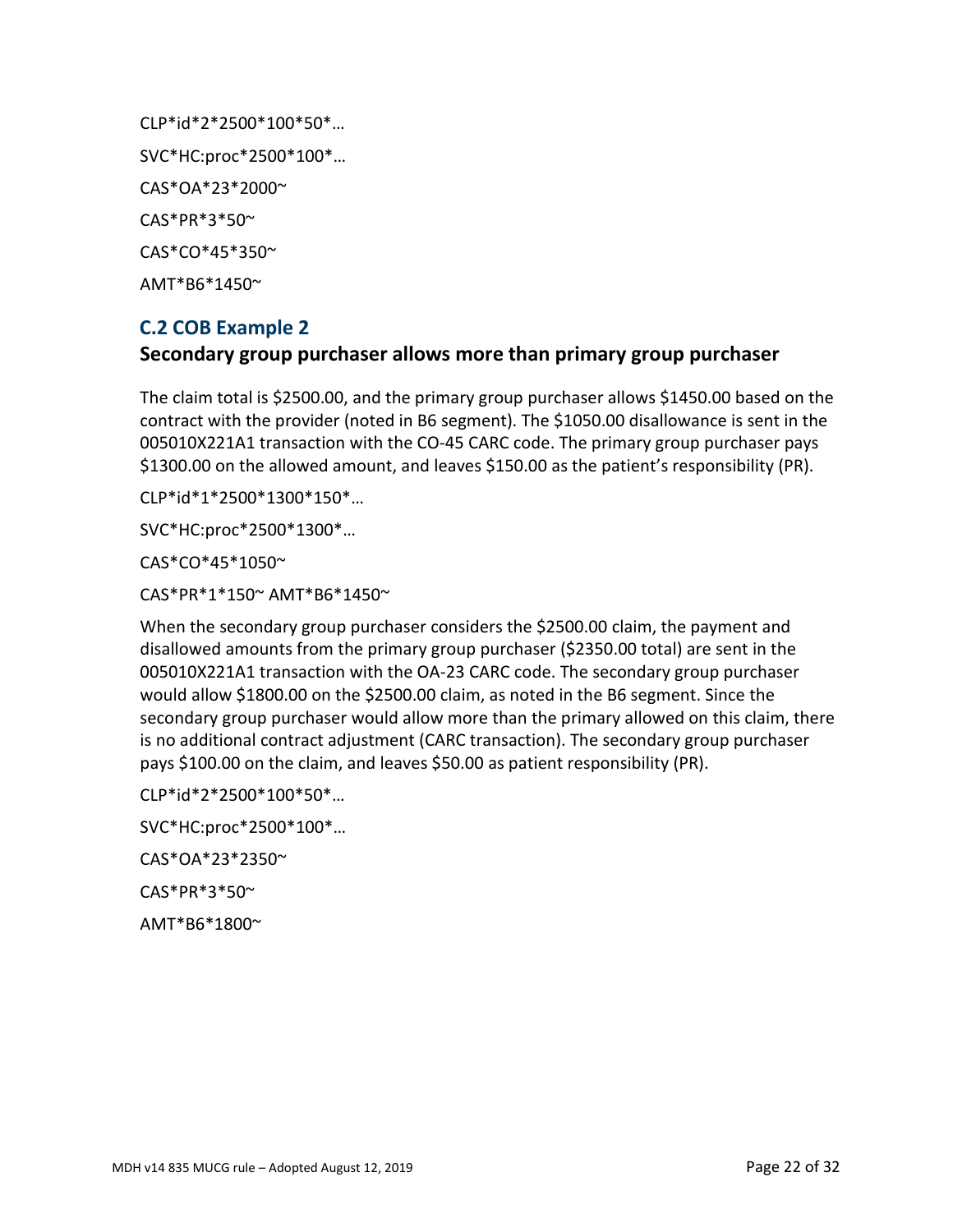# **C.3 COB Example 3**

# **Primary group purchaser allows full claim amount, secondary group purchaser does not**

The claim total is \$2500.00, and that amount is fully allowed by the group purchaser as noted in the B6 segment. There is no contractual adjustment, but \$1200.00 is assigned as patient responsibility (PR). The primary payment is \$1300.00.

CLP\*id\*1\*2500\*1300\*1200\*…

SVC\*HC:proc\*2500\*1300\*…

CAS\*PR\*1\*1200~

AMT\*B6\*2500~

When the secondary group purchaser considers the \$2500.00 claim, the payment amount from the primary group purchaser (\$1300.00) is sent in the 005010X221A1 transaction with the OA-23 CARC code. The secondary group purchaser allows \$1800.00 as noted in the B6 segment, which is less than the primary allowed. As a result, the secondary group purchaser applies a \$700.00 contract adjustment and sends this amount in the 005010X221A1 transaction as a CO-45 CARC code. The \$700.00 is deducted from the \$1200.00 patient responsibility from the primary group purchaser's consideration, leaving \$500.00. The secondary group purchaser pays \$450.00 on the claim, leaving \$50.00 as patient responsibility (PR).

CLP\*id\*2\*2500\*450\*50\*…

SVC\*HC:proc\*2500\*450\*…

CAS\*OA\*23\*1300~

CAS\*PR\*3\*50~

CAS\*CO\*45\*700~

AMT\*B6\*1800~

# **C.4 COB Example 4**

#### **Tertiary Billing**

When billing Tertiary, use all applicable COB loops for each payer. This requires repeating certain COB loops and allows the sender to communicate the dollar amounts for each payer in a separate loop.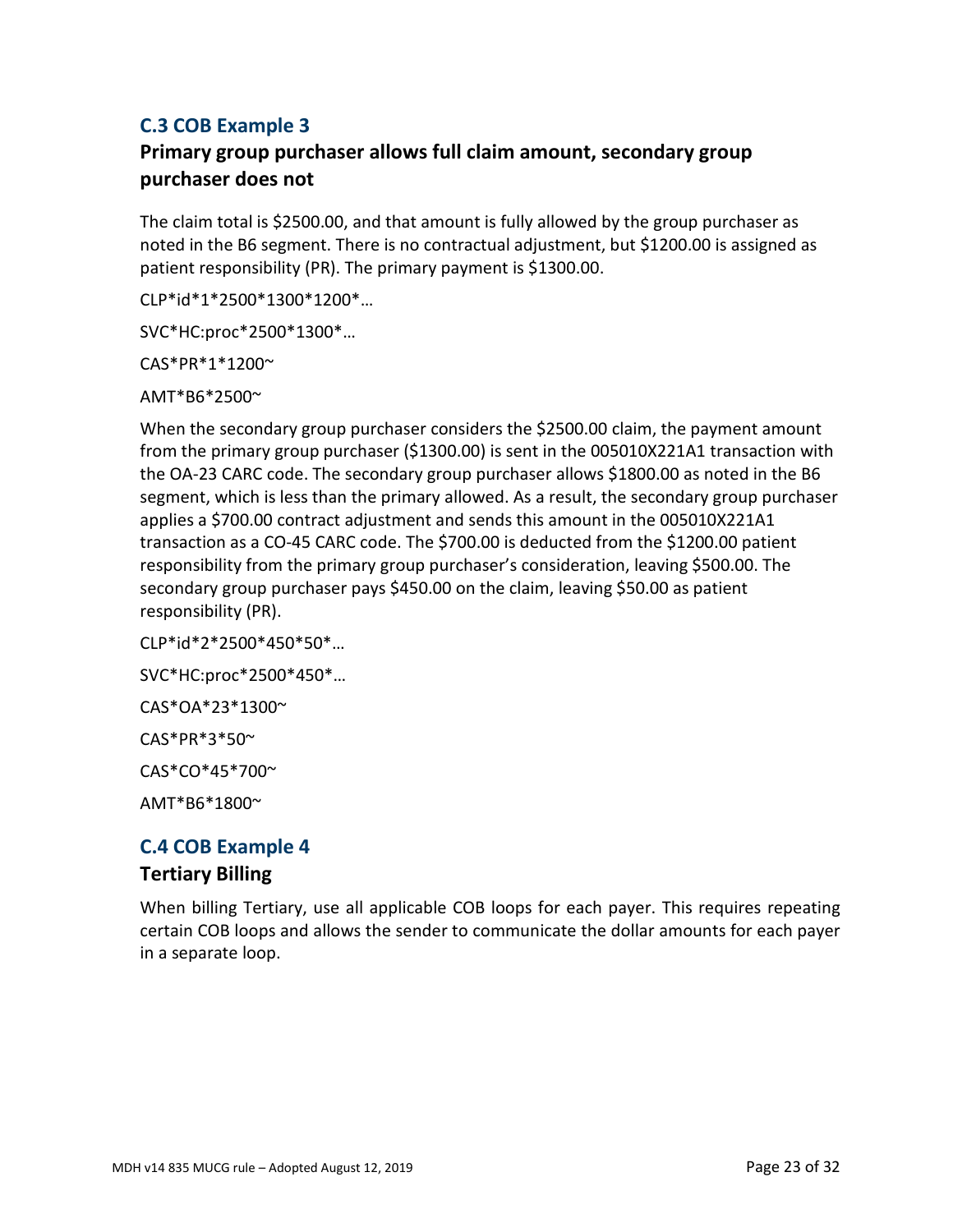#### **C.4.1 COB Loops**

#### **Loop ID-2320 contains the following:**

- Claim level adjustments
- **Other subscriber demographics**
- Payment amounts
- **•** Other payer information
- **EXECUTE:** Assignment of benefits indicator
- **•** Patient signature indicator

#### **Loop ID – 2330**

- Other Subscriber Information
- **Other Payer Information**
- Loop ID-2430 contains the following:
- **ID of the payer who adjudicated the service line**
- **EXEC** Amount paid for the service line
- **•** Procedure code upon which adjudication of the service line was based  $-$  this code may be different than the submitted procedure code. (This procedure code also can be used for unbundling or bundling service lines.)
- **•** Paid units of service
- **EXECUTE:** Service line level adjustments
- Adjudication date

#### **C.4.2 Examples**

#### **Example – Sending the Claim to the Third Destination Payer:**

#### ▪ *2000B/2010BB Third payer*

2000B – Subscriber  $SRRO1 = T$ 

2010BB – Payer Name NM103 = Destination Payer Name

▪ *2320/2330 Primary payer*

2320 – Other Subscriber – Claim Level COB  $SBRO1 = P$ CAS\* segments CAS claim level amounts are cross-walked from the primary payer's 835

2330A – Other Subscriber NM1\* = Other Subscriber Name

2330B – Other Payer NM1\* = Previous Payer Name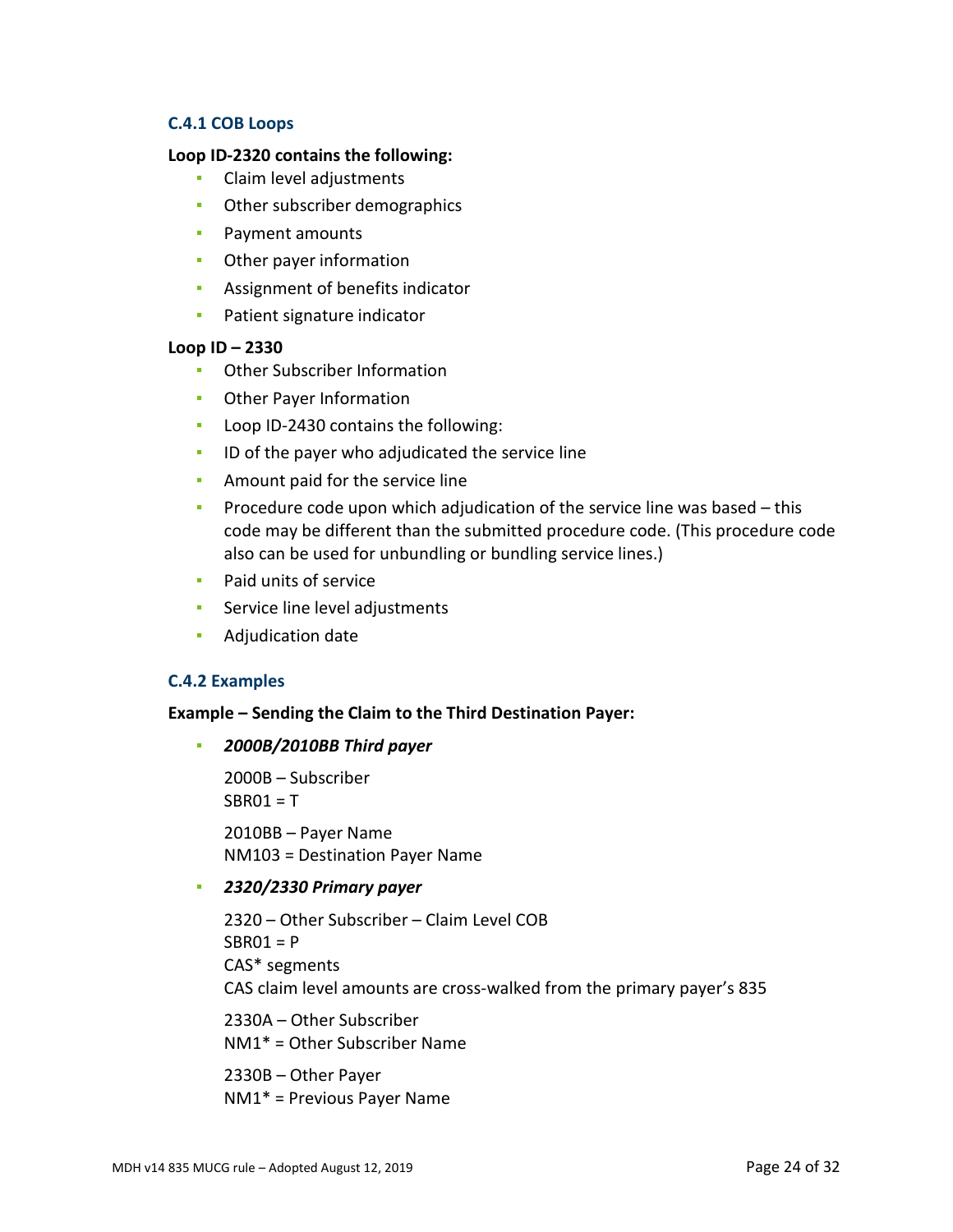#### ▪ *2430 Primary payer*

2430 – Line Adjudication – Line Level COB CAS\* segments CAS line level amounts are cross-walked from the primary payer's 835 or paper RA

DTP03 = Payment or Adjudication Date

### ▪ *2320/2330 Secondary payer (repeat 2320/2330 loops as needed for additional payers.)*

2320 – Other Subscriber – Claim Level COB  $SBRO1 = S$ CAS\* segments CAS claim level amounts are cross-walked from the primary payer's 835 or paper RA.

2330A – Other Subscriber NM1\* = Other Subscriber Name

2330B – Other Payer NM1\* = Previous Payer Name

#### ▪ *2430 Secondary payer*

2430 – Line Adjudication – Line Level COB CAS\* segments

CAS line level amounts are cross-walked from the primary payer's 835 or paper RA

DTP03 = Payment or Adjudication Date

Repeat as necessary up to a maximum of 10 times. Any one claim can report a total of 11 payers (10 carried at the COB level and 1 carried up at the top 2010BB loop)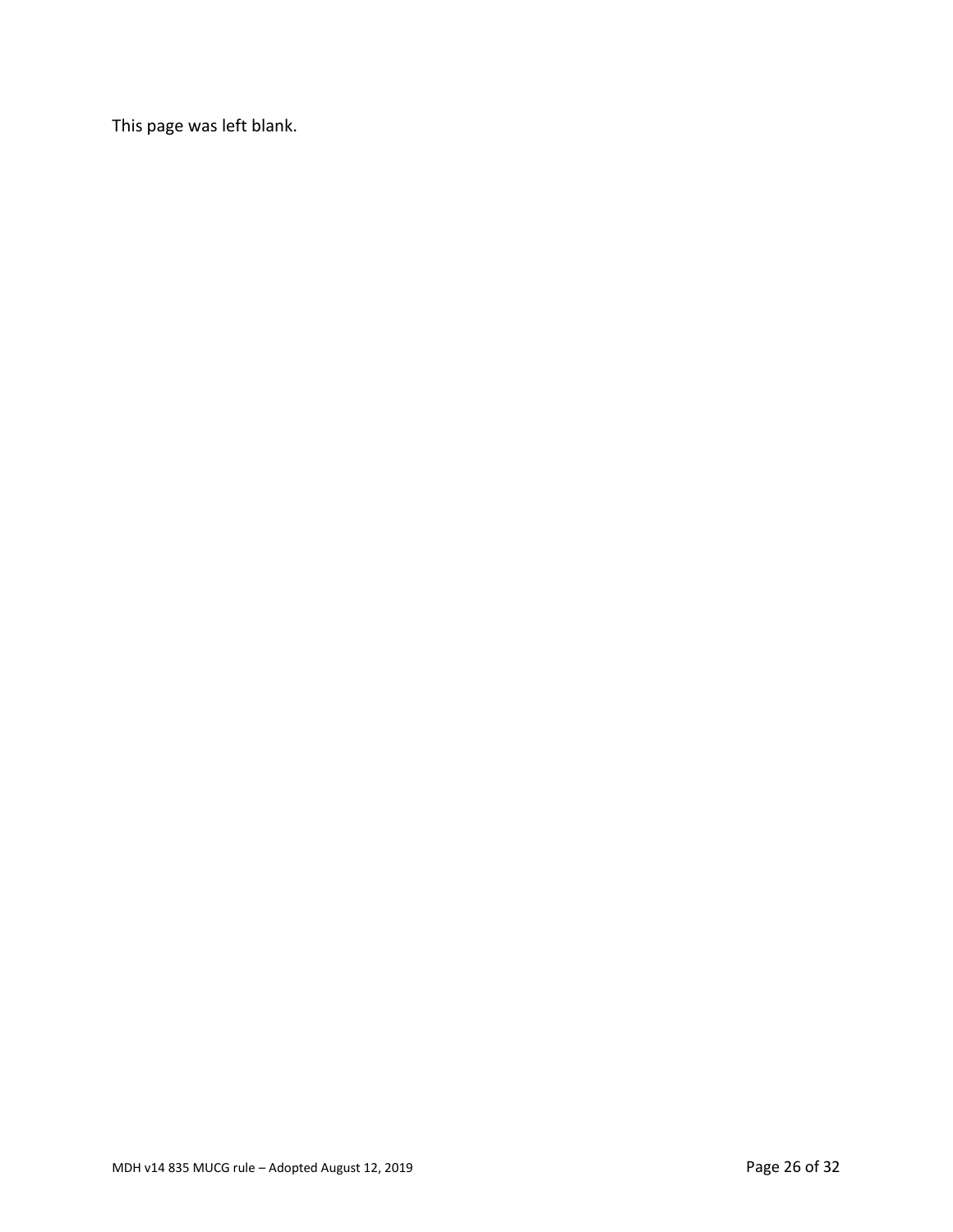# <span id="page-26-0"></span>**Appendix D -- Prepaid Medical Assistance Program (PMAP) Program Codes for Medicaid Remittances**

Group purchasers (payers) that report Medicaid claims in the 835 electronic remittance include the two-digit PMAP code with the claim. This code is used by providers when reporting encounters to the state.

Link to the table of major program codes under "MHCP Member Eligibility" on the Minnesota Department of Human Services (DHS) "Health Care Programs and Services Overview" webpage (https://www.dhs.state.mn.us/main/idcplg?IdcService=GET\_DYNAMIC\_CONVERSION&RevisionSele ctionMethod=LatestReleased&dDocName=id\_008922#P23\_1322).

#### **Use the loop 2100 Class of Contract REF segment to report the applicable PMAP code for the patient. Use the following format:**

**REF\*CE\*PMAP XX~** where XX is the PMAP code. (Use capital letters PMAP, followed by a space, followed by the 2-character PMAP code).

*Note: Only one REF\*CE segment is allowed per claim. Do not use the REF\*CE segment to report the PMAP code if a REF\*CE segment is already used to report other Class of Contract information for a claim.*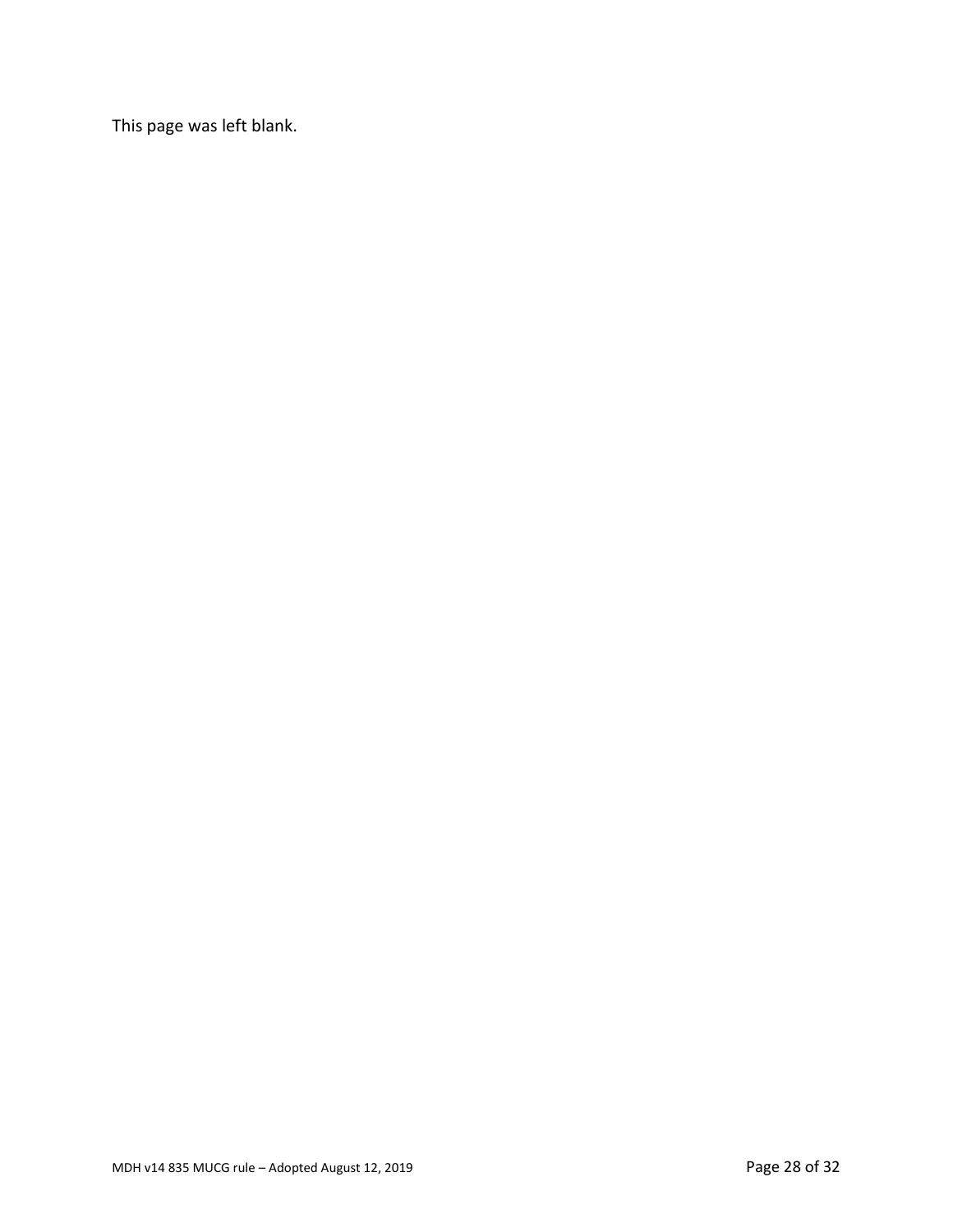# <span id="page-28-0"></span>**Appendix E -- Reporting All Patients Refined Diagnosis Related Groups (APR- DRG)**

Follow the general guidelines in the X12 ["RFI # 2166: Reporting APR-DRG on 5010 835"](http://rfi.x12.org/Request/Details/2166?stateViewModel=WPC.RFI.Models.ViewModels.RequestViewModel) on the X12 website or as otherwise maintained by X12 and the instructions and examples below. (*Note: At the time of publication of this rule, the X12 response to RFI #2166 was located at http://rfi.x12.org/Request/Details/2166?stateViewModel=WPC.RFI.Models.ViewModels.Reques tViewModel.*)

### **E.1 Instructions**

In the 2100 Loop, Other Claim Related Identification, set REF01 to CE ("class of contract"). In REF02, list the applicable class of contract (such as a program or product name), followed by 5 spaces and then the abbreviation "APRDRG=" and then the applicable APRDRG number.

### **E.2 Examples**

The examples below were submitted by the Minnesota Department of Human Services (DHS). The first example shows the reporting of the APR-DRG along with the PMAP code. The second example shows just the reporting of the PMAP code. Other group purchasers may substitute their own "class of contract code" designation (such as the applicable product name or other contract category) for "PMAP MA" shown below.

#### **E.2.1 Example for payers reporting both the PMAP code and the APR-DRG**

CLP\*CR19394TEST2\*2\*23346.99\*0\*\*MC\*21628000400000000\*11\*0\*\*159 CAS\*CO\*A1\*23346.99 NM1\*QC\*1\*DOE\*JANE\*\*\*\*MR\*99999999 MIA\*0\*\*\*\*MA32\*\*\*\*\*\*\*\*\*\*\*\*\*\*\*M53\*MA33 REF\*CE\*PMAP MA APRDRG=54011 (see note below in section E.2.2 re formatting) REF\*1L\*U REF\*EA\*0853682 DTM\*233\*20150801 DTM\*050\*20161006 AMT\*AU\*11235.78

#### **E.2.2 Formatting when the APR-DRG isreported**

In the fifth line of the example above, REF\*CE\*PMAP MA APRDRG=54011, use 5 spaces between "MA" and "APRDRG=54011." In the same line, the class of contract code (APRDRG=) and the APRDRG number (54011) together cannot exceed 50 characters.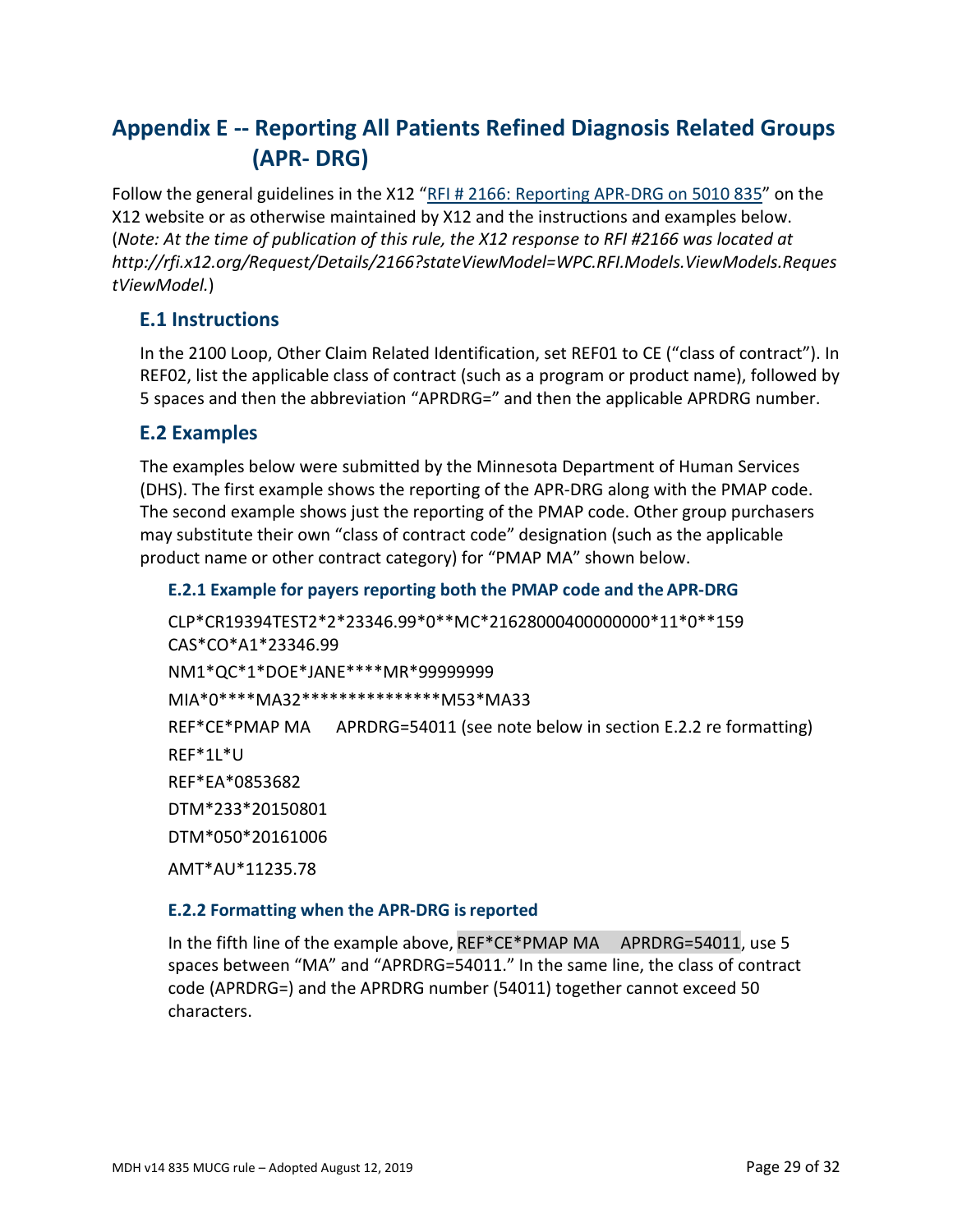#### **E.2.3 Interpretation of APR-DRG**

APR-DRGs are reported with five digits. The first three digits are used to report the "base DRG." The fourth digit is used to report the "severity of illness" and the fifth digit is used to report the "risk of morality.

In the example above, the APRDRG is 54011, to be interpreted as follows:

- **▪ 540**11: The first three digits (540) are used to report the base DRG.
- **▪** 540**1**1: The fourth digit (1) is used to report the severity of illness.
- **▪** 5401**1**: The fifth digit (1) is used to report the risk of mortality.

#### **E.2.4 Example for payers reporting the PMAP code only (Non-inpatient claim or payer is not using the APR-DRG payment methodology)**

CLP\*CR19394TEST2\*2\*23346.99\*0\*\*MC\*21628000400000000\*11\*0\*\*159

CAS\*CO\*A1\*23346.99

NM1\*QC\*1\*DOE\*JOHN\*\*\*\*MR\*99999999

MIA\*0\*\*\*\*MA32\*\*\*\*\*\*\*\*\*\*\*\*\*\*\*M53\*MA33

REF\*CE\*PMAP MA

REF\*1L\*U

REF\*EA\*0853682

DTM\*232\*20150731

DTM\*233\*20150801

DTM\*050\*20161006

AMT\*AU\*11235.7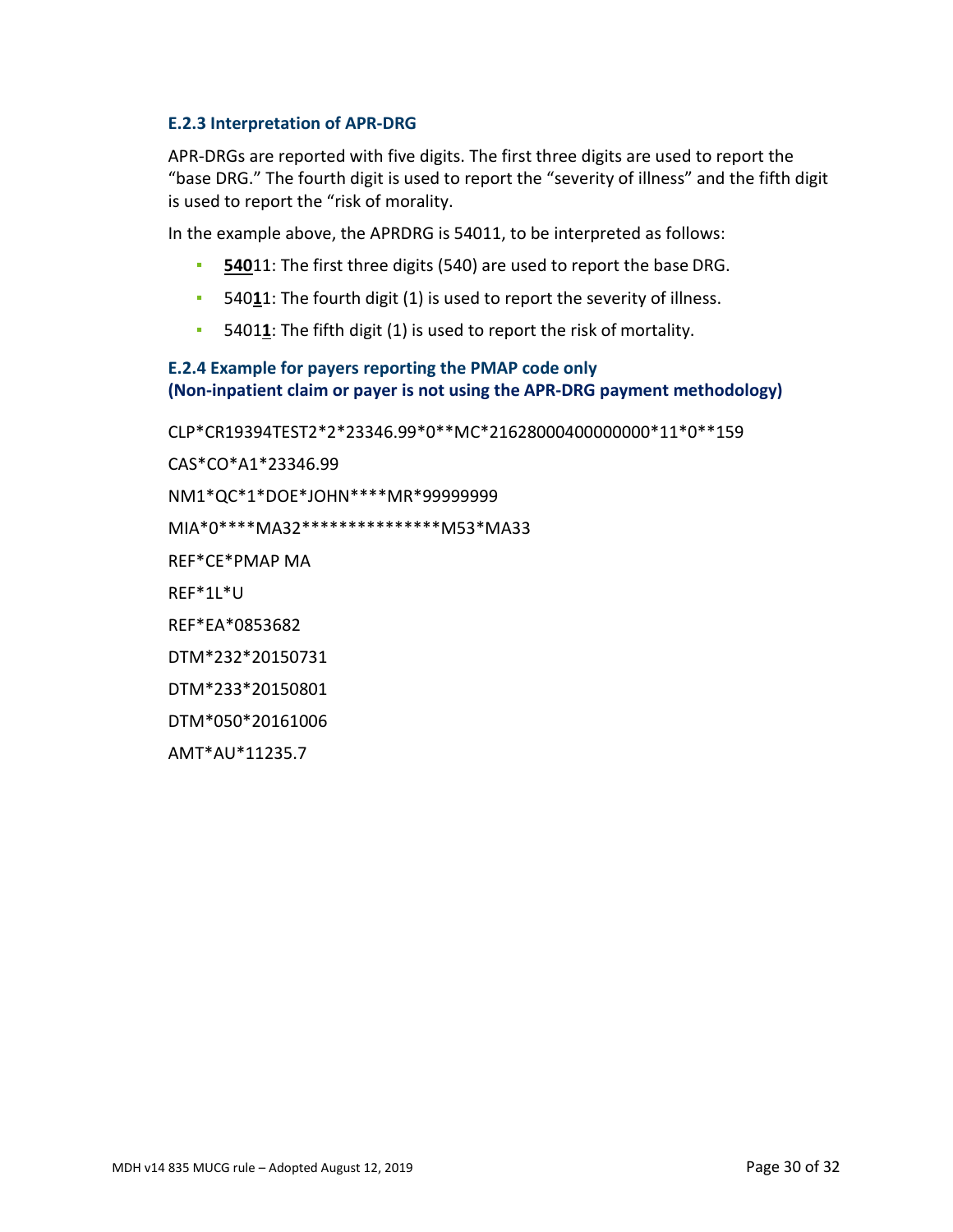# **Minnesota Department of Health (MDH) Rule**

# **Minnesota Uniform Companion Guide (MUCG) Version 14.0 for the Implementation of the ASC X12/005010X221A1 Health Care Claim Payment Advice (835)**

Prepared by the Minnesota Department of Health (MDH) in consultation with the Minnesota Administrative Uniformity Committee (AUC).

Adopted into rule August 12, 2019

Minnesota Department of Health Division of Health Policy Office of Health Information Technology 85 E. 7<sup>th</sup> Place, Suite 220 P.O. Box 64882 St. Paul, Minnesota 55164-0882 Phone: (651) 201-3570 Fax: (651) 201-3830 Email: [health.ASAguides@state.mn.us](mailto:health.ASAguides@state.mn.us)

Upon request, this material will be made available in an alternative format such as large print, Braille or audio recording. Printed on recycled paper.